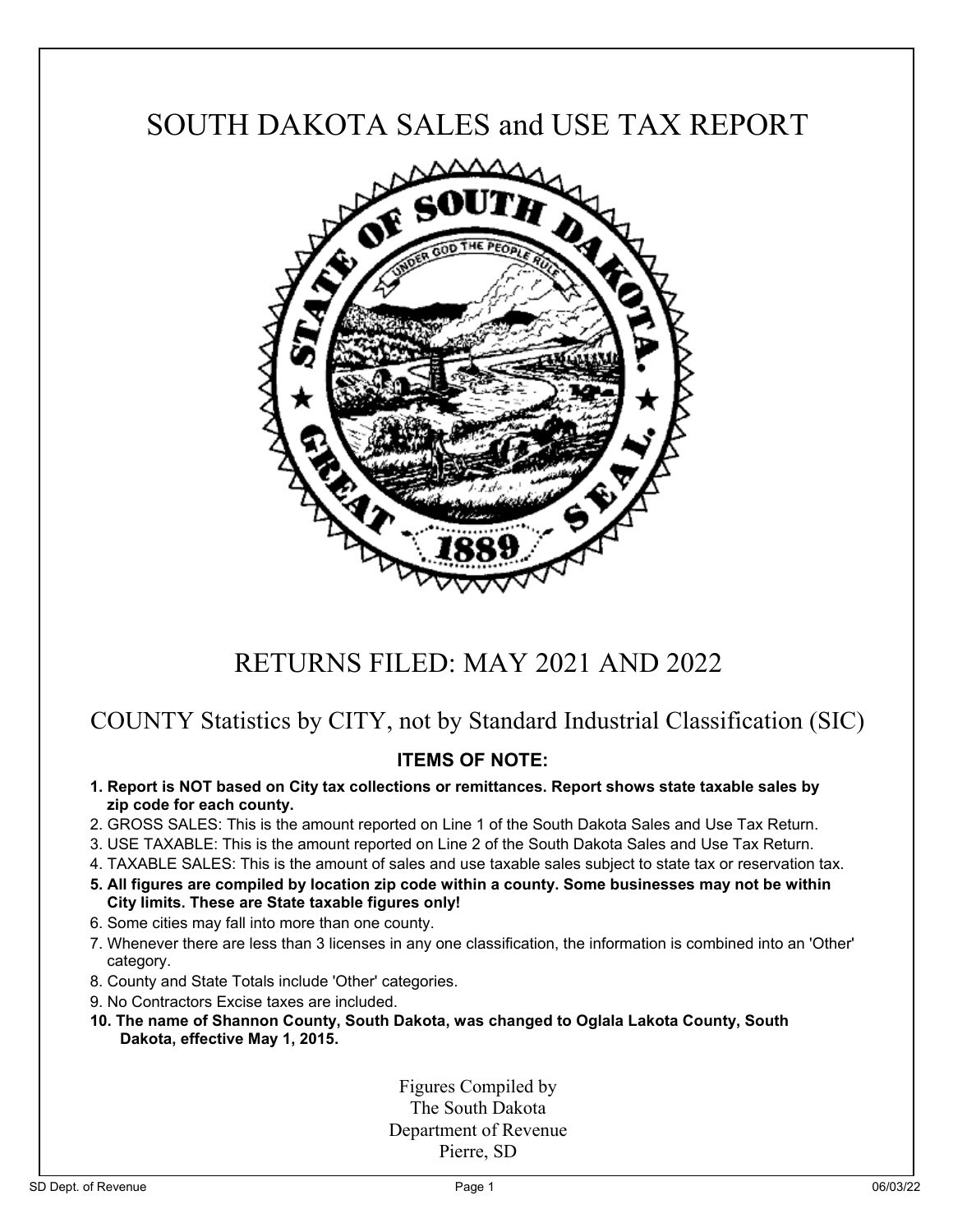|                       |                    |               | Returns Filed: May 2021 and 2022 |                    |               |                      |          |
|-----------------------|--------------------|---------------|----------------------------------|--------------------|---------------|----------------------|----------|
|                       | 2021               | 2021          | *2021                            | 2022               | 2022          | *2022                | $*$ % of |
| Description           | <b>Gross Sales</b> | Use Taxable   | <b>Taxable Sales</b>             | <b>Gross Sales</b> | Use Taxable   | <b>Taxable Sales</b> | Change   |
| County: <b>AURORA</b> |                    |               |                                  |                    |               |                      |          |
| Plankinton            | 3,117,778.63       | 17,057.07     | 1,154,924.98                     | 3,532,198.91       | 7,802.09      | 993,086.95           | $-14.0%$ |
| Stickney              | 3,711,336.77       | 33,566.36     | 516,857.89                       | 3,637,226.87       | 6,562.83      | 524,819.05           | 1.5%     |
| <b>White Lake</b>     | 591,951.73         | 9,945.36      | 197,424.39                       | 856,634.12         | 3,724.15      | 407,398.18           | 106.4%   |
| Other                 | N/A                | N/A           | N/A                              | N/A                | N/A           | N/A                  | N/A      |
| Ttl for AURORA        | 7,421,067.13       | 60,568.79     | 1,869,207.26                     | 8,026,059.89       | 18,089.07     | 1,925,304.18         | 3.0%     |
| County: BEADLE        |                    |               |                                  |                    |               |                      |          |
| Cavour                | 2,440,831.70       | 1,016.41      | 52,716.45                        | 8,253,227.99       | 7,847.60      | 103,040.33           | 95.5%    |
| <b>Hitchcock</b>      | 301,997.38         | 24,894.57     | 123,432.45                       | 320, 164.45        | 3,935.27      | 91,701.85            | $-25.7%$ |
| Huron                 | 137,054,753.87     | 1,054,915.94  | 30,449,138.36                    | 146,646,730.26     | 1,807,401.75  | 31,957,630.69        | 5.0%     |
| Wessington            | 845,852.81         | 2,226.48      | 251,723.19                       | 1,184,194.04       | 2,595.42      | 280,194.15           | 11.3%    |
| Wolsey                | 1,915,793.11       | 5,762.66      | 307,020.28                       | 1,734,826.99       | 8,038.88      | 318,024.69           | 3.6%     |
| Yale                  | 105,972.04         | 2,806.89      | 69,905.12                        | 603,103.49         | 10,028.59     | 145,678.78           | 108.4%   |
| Other                 | 271,739.51         | 155,268.01    | 425,821.07                       | 125,885.37         | 73,962.07     | 199,070.46           | $-53.3%$ |
| Ttl for BEADLE        | 142,936,940.42     | 1,246,890.95  | 31,679,756.92                    | 158,868,132.59     | 1,913,809.57  | 33,095,340.95        | 4.5%     |
| County: BENNETT       |                    |               |                                  |                    |               |                      |          |
| Allen                 | N/A                | N/A           | N/A                              | 138,643.92         | 0.00          | 77,942.70            | N/A      |
| Martin                | 4,779,231.80       | 63,168.42     | 3,159,969.20                     | 4,643,706.13       | 63,006.40     | 2,770,200.71         | $-12.3%$ |
| Other                 | 17,072.24          | 0.00          | 15,129.24                        | N/A                | N/A           | N/A                  | N/A      |
| Ttl for BENNETT       | 4,796,304.04       | 63,168.42     | 3,175,098.44                     | 4,782,350.05       | 63,006.40     | 2,848,143.41         | $-10.3%$ |
| County: BON HOMME     |                    |               |                                  |                    |               |                      |          |
| Avon                  | 2,109,263.79       | 44,951.90     | 974,638.09                       | 2,485,342.48       | 57,759.18     | 1,152,619.82         | 18.3%    |
| Scotland              | 2,729,834.72       | 287,717.75    | 1,033,277.41                     | 4,605,503.85       | 115,694.00    | 2,063,069.99         | 99.7%    |
| Springfield           | 2,154,219.07       | 4,537.69      | 1,322,566.95                     | 2,555,536.24       | 38,381.20     | 1,007,421.57         | $-23.8%$ |
| Tabor                 | 3,571,914.21       | 526,321.77    | 1,480,343.78                     | 3,891,009.75       | 360,378.51    | 1,188,125.30         | $-19.7%$ |
| Tyndall               | 7,123,469.96       | 12,321.83     | 1,428,890.38                     | 5,293,959.05       | 31,060.11     | 1,408,812.26         | $-1.4%$  |
| Other                 | N/A                | N/A           | N/A                              | N/A                | N/A           | N/A                  | N/A      |
| Ttl for BON HOMME     | 17,702,018.65      | 875,850.93    | 6,239,966.98                     | 18,843,952.90      | 603,273.00    | 6,820,048.94         | 9.3%     |
| County: BROOKINGS     |                    |               |                                  |                    |               |                      |          |
| Aurora                | 45,243,764.09      | 941,273.42    | 1,322,408.36                     | 45, 196, 794. 46   | 953,193.60    | 1,378,372.60         | 4.2%     |
| <b>Brookings</b>      | 120,284,540.99     | 3,059,620.93  | 49,285,793.91                    | 119,306,861.82     | 4,452,494.12  | 55,707,730.94        | 13.0%    |
| <b>Bruce</b>          | 399,944.17         | 14,401.73     | 266,941.03                       | 585,891.08         | 36,072.98     | 385,887.96           | 44.6%    |
| Elkton                | 3,981,494.96       | 98,779.56     | 833,532.37                       | 4,024,157.12       | 63,237.01     | 854,062.56           | 2.5%     |
| Sinai                 | 1,509,093.75       | 0.00          | 14,074.08                        | 1,433,068.47       | 0.00          | 40,928.72            | 190.8%   |
| Volga                 | 9,911,759.37       | 75,890.51     | 2,211,715.15                     | 7,223,208.09       | 60,922.89     | 2,153,718.81         | $-2.6%$  |
| White                 | 1,306,784.78       | 54,565.00     | 588,815.14                       | 1,301,645.60       | 506,310.03    | 940,489.66           | 59.7%    |
| Other                 | 1,327,611.87       | 2,374.11      | 462,747.24                       | 1,210,623.60       | 2,653.59      | 451,799.68           | $-2.4%$  |
| Ttl for BROOKINGS     | 183,964,993.97     | 4,246,905.26  | 54,986,027.28                    | 180,282,250.25     | 6,074,884.21  | 61,912,990.93        | 12.6%    |
| County: BROWN         |                    |               |                                  |                    |               |                      |          |
| Aberdeen              | 216,992,246.70     | 10,442,473.58 | 79,742,407.41                    | 222, 141, 365. 15  | 10,387,249.90 | 87,092,848.21        | 9.2%     |
| <b>Bath</b>           | 1,162,482.75       | 9,821.52      | 365,088.01                       | 1,095,457.57       | 691.58        | 336,632.28           | $-7.8%$  |
| Claremont             | 14,386.47          | 0.00          | 3,704.58                         | N/A                | N/A           | N/A                  | N/A      |
| Columbia              | 124,714.06         | 740.24        | 56,838.80                        | 747,905.21         | 1,636.18      | 41,585.82            | $-26.8%$ |
| Frederick             | 381,767.95         | 2,877.96      | 295,998.04                       | 208,729.98         | 3,773.67      | 148,061.54           | $-50.0%$ |
| Groton                | 9,067,148.03       | 374,593.08    | 2,617,888.55                     | 5,301,200.36       | 411,983.61    | 2,771,018.56         | 5.8%     |
| Hecla                 | 5,918,089.05       | 5,667.74      | 250,756.80                       | 2,580,228.22       | 3,563.38      | 379,340.73           | 51.3%    |
| Mansfield             | 1,660.00           | 0.00          | 1,660.00                         | 1,593.50           | 0.00          | 1,593.50             | $-4.0%$  |
| Stratford             | 310,391.64         | 1,877.05      | 250,471.92                       | 301,833.62         | 6,131.96      | 134,584.94           | $-46.3%$ |
| Warner                | 1,539,079.40       | 16,179.57     | 280,639.77                       | 2,102,250.08       | 44,632.39     | 295,616.92           | 5.3%     |
| Westport              | 325,574.15         | 35,517.96     | 276,197.61                       | 283,469.77         | 45,793.74     | 279,663.45           | 1.3%     |
| Other                 | 2,178,215.89       | 5,553.44      | 1,659,005.51                     | 1,065,162.56       | 3,790.78      | 672,508.01           | $-59.5%$ |
| Ttl for BROWN         | 238,015,756.08     | 10,895,302.13 | 85,800,657.00                    | 235,829,196.02     | 10,909,247.19 | 92, 153, 453. 96     | 7.4%     |
| County: BRULE         |                    |               |                                  |                    |               |                      |          |
| Chamberlain           | 13,110,978.67      | 71,505.35     | 6,295,478.86                     | 15,309,474.65      | 63,475.20     | 5,759,676.21         | $-8.5%$  |
| Kimball               | 3,511,108.06       | 29,246.94     | 1,823,565.60                     | 8,188,520.00       | 43,808.27     | 2,528,230.86         | 38.6%    |
| Pukwana               | 1,012,143.40       | 2,423.82      | 599,948.20                       | 905,974.32         | 261.03        | 254,614.33           | $-57.6%$ |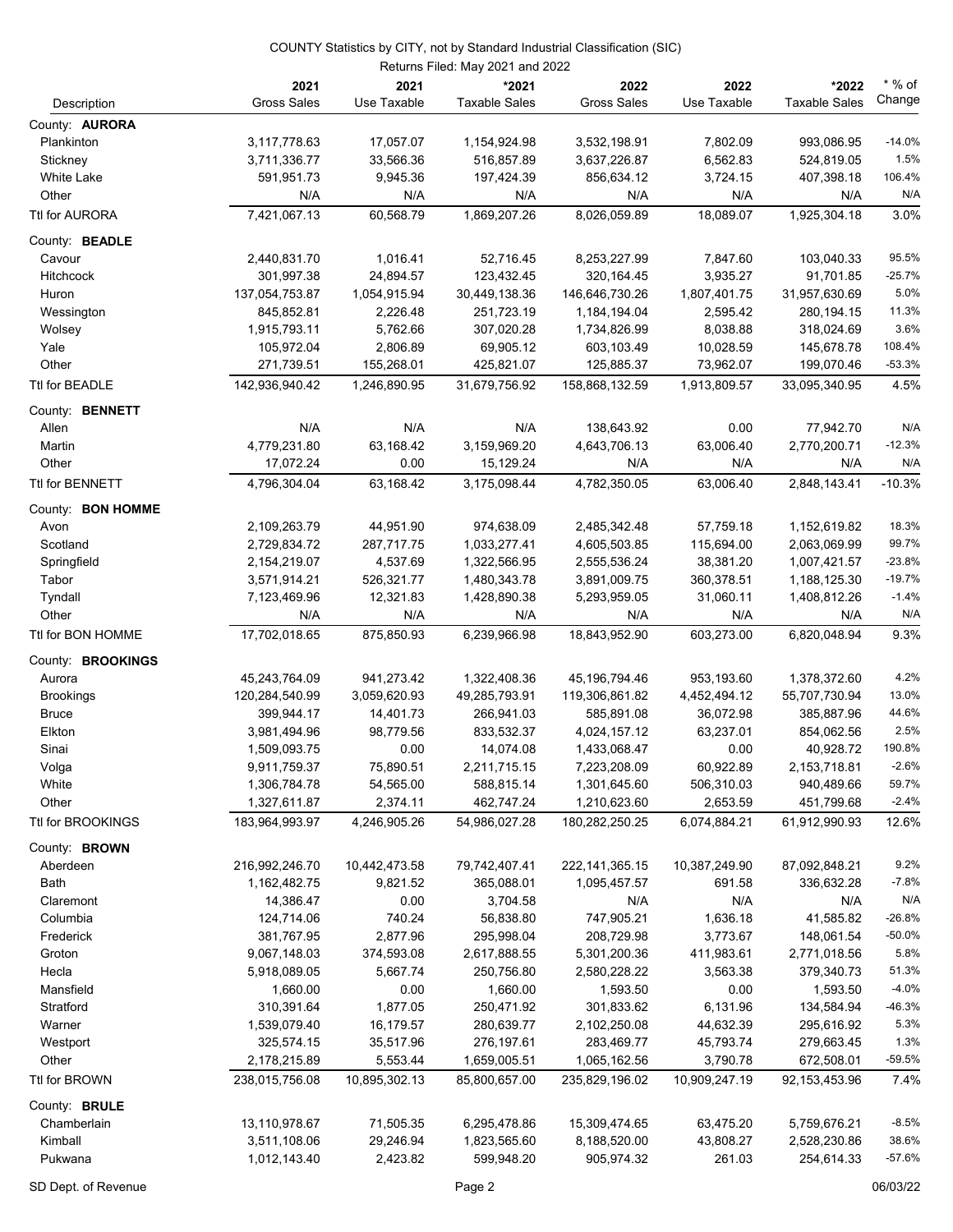|                               |                               |                          | Returns Filed: May 2021 and 2022 |                               |                          |                               |                    |
|-------------------------------|-------------------------------|--------------------------|----------------------------------|-------------------------------|--------------------------|-------------------------------|--------------------|
| Description                   | 2021<br><b>Gross Sales</b>    | 2021<br>Use Taxable      | *2021<br><b>Taxable Sales</b>    | 2022<br><b>Gross Sales</b>    | 2022<br>Use Taxable      | *2022<br><b>Taxable Sales</b> | $*$ % of<br>Change |
| Other                         | 12,768.45                     | 15,181.39                | 27,949.84                        | N/A                           | N/A                      | N/A                           | N/A                |
| Ttl for BRULE                 | 17,646,998.58                 | 118,357.50               | 8,746,942.50                     | 24,522,808.48                 | 123,026.92               | 8,676,843.33                  | $-0.8%$            |
| County: BUFFALO               |                               |                          |                                  |                               |                          |                               |                    |
| Fort Thompson                 | 829,406.48                    | 693.21                   | 595,270.63                       | N/A                           | N/A                      | N/A                           | N/A                |
| Other                         | N/A                           | N/A                      | N/A                              | 691,930.21                    | 0.00                     | 319,941.71                    | N/A                |
| Ttl for BUFFALO               | 840, 147.36                   | 5,362.66                 | 604,609.53                       | 691,930.21                    | 0.00                     | 319,941.71                    | $-47.1%$           |
| County: BUTTE                 |                               |                          |                                  |                               |                          |                               |                    |
| <b>Belle Fourche</b>          | 30,728,897.36                 | 132,002.22               | 13,215,778.61                    | 33,933,918.03                 | 193,278.31               | 14,250,171.78                 | 7.8%               |
| Newell                        | 2,687,583.19                  | 14,547.59                | 1,940,391.93                     | 2,894,576.78                  | 38,128.85                | 2,125,769.11                  | 9.6%               |
| Nisland                       | 125,301.51                    | 49.29                    | 106,464.21                       | 108,041.87                    | 73.27                    | 104,346.27                    | $-2.0%$            |
| Vale                          | 1,185,908.30                  | 0.00                     | 746,825.47                       | 1,547,817.49                  | 30.00                    | 588,366.83                    | $-21.2%$           |
| Other                         | N/A                           | N/A                      | N/A                              | N/A                           | N/A                      | N/A                           | N/A                |
| Ttl for BUTTE                 | 35,060,800.13                 | 146,599.09               | 16,092,735.41                    | 38,856,143.26                 | 231,510.43               | 17,186,320.48                 | 6.8%               |
| County: <b>CAMPBELL</b>       |                               |                          |                                  |                               |                          |                               |                    |
| Herreid                       | 3,385,422.35                  | 40,729.66                | 1,006,354.18                     | 6,945,079.54                  | 49,120.18                | 992,608.40                    | $-1.4%$            |
| <b>Mound City</b>             | 804,062.41                    | 39,449.09                | 67,414.86                        | 1,643,937.98                  | 6,167.17                 | 22,942.93                     | $-66.0%$           |
| Pollock                       | 1,983,980.16                  | 12,015.82                | 172,319.34                       | 1,754,296.68                  | 76,966.71                | 248,001.75                    | 43.9%              |
| Other                         | N/A                           | N/A                      | N/A                              | 65,261.46                     | 0.00                     | 1,196.00                      | N/A                |
| <b>Ttl for CAMPBELL</b>       | 6,213,293.71                  | 92,194.56                | 1,246,184.58                     | 10,408,575.66                 | 132,254.05               | 1,264,749.08                  | 1.5%               |
| County: CHARLES MIX           |                               |                          |                                  |                               |                          |                               | 6.8%               |
| Dante<br>Geddes               | 1,173,577.08<br>3,383,415.45  | 2,587.58<br>94.23        | 82,471.79<br>197,669.38          | 287,098.46<br>2,562,873.34    | 448.14<br>131.50         | 88,094.94<br>200,127.27       | 1.2%               |
| Lake Andes                    | 2,984,655.61                  | 44,043.99                | 1,436,567.65                     | 2,688,668.96                  | 44,897.99                | 1,551,126.53                  | 8.0%               |
| Pickstown                     | 836,076.92                    | 418.60                   | 512,893.64                       | 842,717.90                    | 616.54                   | 403,876.23                    | $-21.3%$           |
| Platte                        | 20,351,935.11                 | 223,779.21               | 6,445,539.86                     | 18, 185, 335. 90              | 604,758.33               | 5,421,358.48                  | $-15.9%$           |
| Wagner                        | 7,467,302.86                  | 45,672.81                | 4,120,945.08                     | 6,418,065.69                  | 187,271.36               | 3,789,742.68                  | $-8.0%$            |
| Other                         | 212,637.76                    | 0.00                     | 187,267.84                       | 100,075.16                    | 1,182.42                 | 83,261.21                     | $-55.5%$           |
| Ttl for CHARLES MIX           | 36,409,600.80                 | 316,596.41               | 12,983,355.24                    | 31,084,835.40                 | 839,306.28               | 11,537,587.34                 | $-11.1%$           |
| County: CLARK                 |                               |                          |                                  |                               |                          |                               |                    |
| <b>Bradley</b>                | 251,775.95                    | 104.97                   | 161,975.01                       | 240,574.56                    | 336.71                   | 127,251.25                    | $-21.4%$           |
| Carpenter                     | 256,765.94                    | 41,592.77                | 275,820.13                       | 254,565.04                    | 529,604.34               | 753,366.54                    | 173.1%             |
| Clark                         | 11,226,592.38                 | 67,928.86                | 3,516,289.37                     | 12,321,305.03                 | 167,129.01               | 3,948,735.92                  | 12.3%              |
| Garden City                   | 1,529,691.11                  | 0.00                     | 38,061.05                        | 1,608,268.37                  | 1,687.89                 | 110,311.40                    | 189.8%             |
| Raymond                       | 0.00                          | 20,199.53                | 20,199.53                        | 0.00                          | 39,756.29                | 39,756.29                     | 96.8%              |
| Vienna                        | 238,468.57                    | 3,550.00                 | 176,813.07                       | 207,697.09                    | 0.00                     | 108,693.34                    | $-38.5%$           |
| <b>Willow Lake</b>            | 2,258,223.96                  | 10,117.67                | 459,214.93                       | 4,043,265.39                  | 102,892.01               | 452,224.62                    | $-1.5%$            |
| Other                         | 203,493.75                    | 0.00                     | 3,788.66                         | 215,509.30                    | 1,499.99                 | 14,066.52                     | 271.3%             |
| Ttl for CLARK                 | 15,965,011.67                 | 143,493.80               | 4,652,161.75                     | 18,891,184.78                 | 842,906.24               | 5,554,405.88                  | 19.4%              |
| County: CLAY                  |                               |                          |                                  |                               |                          |                               |                    |
| Beresford                     | 4,886.11                      | 0.00                     | 4,886.11                         | 3,286.38                      | 0.00                     | 3,286.38                      | $-32.7%$           |
| <b>Burbank</b>                | 142,434.95                    | 0.00                     | 91,771.95                        | 123,024.17                    | 0.00                     | 109,137.17                    | 18.9%              |
| Irene                         | 1,089,409.64                  | 8,973.15                 | 490,046.16                       | 1,330,640.74                  | 9,077.37                 | 330,110.03                    | $-32.6%$           |
| Vermillion<br>Wakonda         | 35,211,720.51<br>3,092,026.30 | 376,165.74<br>138,088.57 | 15,297,551.79<br>516,696.03      | 38,427,018.28<br>1,134,897.20 | 542,921.66<br>121,633.93 | 17,308,554.43<br>738,266.55   | 13.1%<br>42.9%     |
| Other                         | 3,962,963.38                  | 2,305.92                 | 150,993.59                       | 55,963.51                     | 262.00                   | 50,742.31                     | $-66.4%$           |
| Ttl for CLAY                  | 43,503,440.88                 | 525,533.38               | 16,551,945.63                    | 41,074,830.28                 | 673,894.97               | 18,540,096.87                 | 12.0%              |
|                               |                               |                          |                                  |                               |                          |                               |                    |
| County: CODINGTON<br>Florence | 868,083.27                    | 834.28                   | 530,952.04                       | 404,530.84                    | 1,519.84                 | 271,020.48                    | $-49.0%$           |
| Henry                         | 552,221.41                    | 430.81                   | 245,527.29                       | 532,954.85                    | 1,206.22                 | 250,098.30                    | 1.9%               |
| Kranzburg                     | 181,706.11                    | 4,563.87                 | 94,661.92                        | 208,645.73                    | 2,854.34                 | 92,375.00                     | $-2.4%$            |
| South Shore                   | 388,007.26                    | 1,894.96                 | 50,699.97                        | 310,168.37                    | 919.47                   | 30,608.77                     | $-39.6%$           |
| Wallace                       | 4,713,100.65                  | 180.52                   | 8,517.78                         | 682,642.50                    | 2,578.16                 | 53,047.39                     | 522.8%             |
| Watertown                     | 219,617,236.80                | 2,551,656.00             | 71,453,724.54                    | 239,324,736.37                | 2,751,361.48             | 74,938,150.01                 | 4.9%               |
| Other                         | 55,376.39                     | 263.88                   | 20,547.59                        | 17,562.42                     | 63.14                    | 5,073.32                      | $-75.3%$           |
| Ttl for CODINGTON             | 226,375,731.91                | 2,559,824.32             | 72,404,631.13                    | 241,481,241.08                | 2,760,502.66             | 75,640,373.27                 | 4.5%               |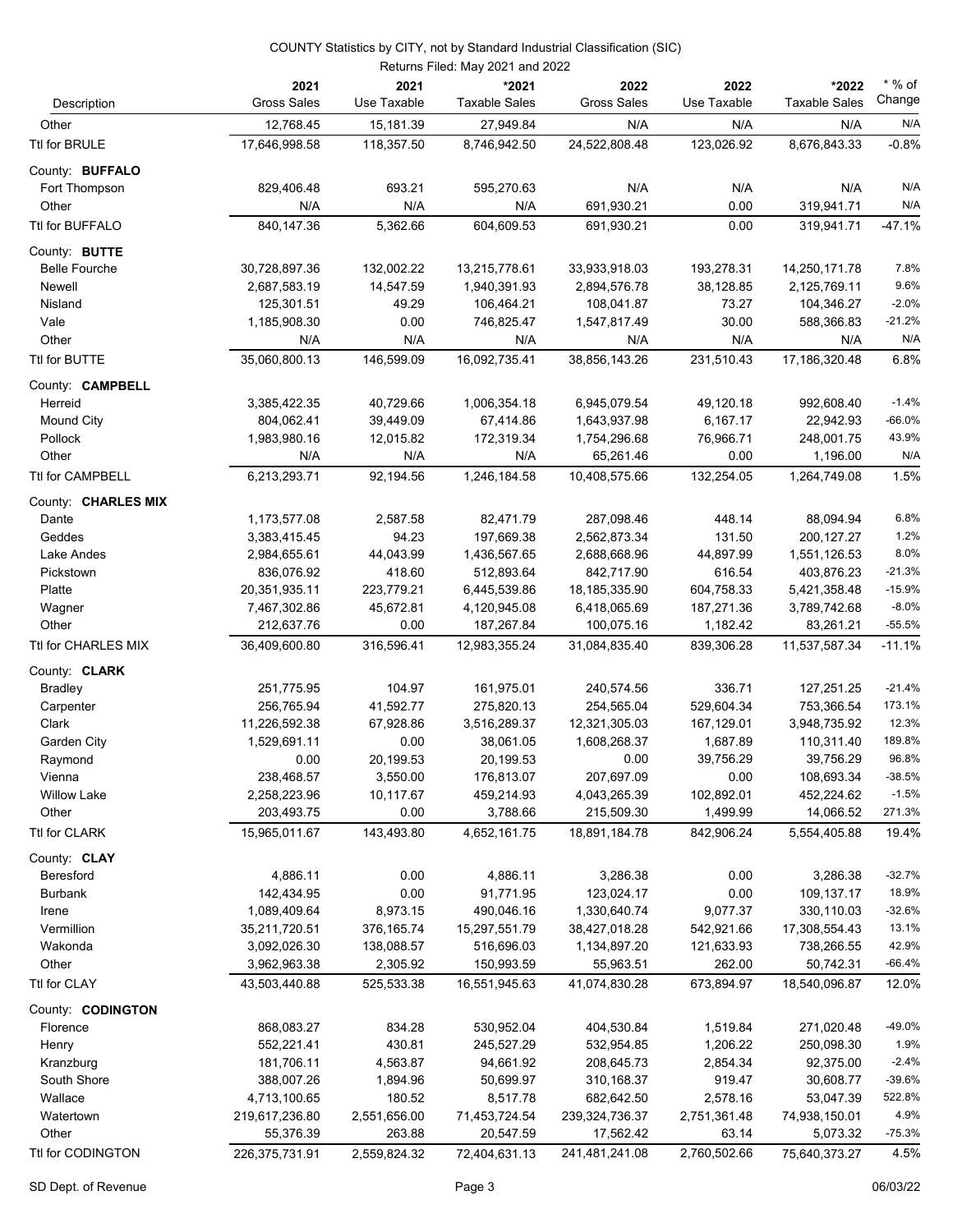|                       |                    |              | Returns Filed: May 2021 and 2022 |                              |              |                      |          |
|-----------------------|--------------------|--------------|----------------------------------|------------------------------|--------------|----------------------|----------|
|                       | 2021               | 2021         | *2021                            | 2022                         | 2022         | *2022                | $*$ % of |
| Description           | <b>Gross Sales</b> | Use Taxable  | <b>Taxable Sales</b>             | <b>Gross Sales</b>           | Use Taxable  | <b>Taxable Sales</b> | Change   |
| County: <b>CORSON</b> |                    |              |                                  |                              |              |                      |          |
| Keldron               | 70,603.25          | 0.00         | 70,603.25                        | 10,902.00                    | 0.00         | 10,902.00            | $-84.6%$ |
| Mcintosh              | 472,409.59         | 1,758.56     | 145,569.80                       | 300,120.98                   | 657.80       | 65,513.08            | $-55.0%$ |
| Mclaughlin            | 2,120,028.32       | 16,211.46    | 930,627.04                       | 9,197,223.47                 | 33,660.06    | 975,809.06           | 4.9%     |
| Morristown            | 36,677.72          | 62.97        | 19,460.86                        | 51,957.01                    | 200.61       | 20,063.98            | 3.1%     |
| Watauga               | N/A                | N/A          | N/A                              | 104,976.36                   | 365.00       | 17,024.36            | N/A      |
| Other                 | 384,524.92         | 9,082.07     | 206,851.90                       | 336,685.85                   | 5,165.87     | 195,795.96           | $-5.3%$  |
| Ttl for CORSON        | 3,084,243.80       | 27,115.07    | 1,373,112.85                     | 10,001,865.67                | 40,049.35    | 1,285,108.44         | $-6.4%$  |
|                       |                    |              |                                  |                              |              |                      |          |
| County: CUSTER        |                    |              |                                  |                              |              |                      | $-32.0%$ |
| <b>Buffalo Gap</b>    | 191,845.12         | 3,085.00     | 53,384.78                        | 200,652.03                   | 435.59       | 36,323.49            | 6.5%     |
| Custer                | 13,209,502.72      | 138,558.48   | 7,360,318.39                     | 14,875,099.19                | 166,471.40   | 7,835,556.80         | $-47.0%$ |
| Fairburn              | 14,337.85          | 0.00         | 14,337.85                        | 11,788.80                    | 0.00         | 7,592.80             |          |
| Hermosa               | 1,866,480.30       | 8,049.37     | 1,035,221.37                     | 1,898,773.46                 | 12,129.20    | 912,041.84           | $-11.9%$ |
| Pringle               | 128,171.96         | 4,523.81     | 97,277.84                        | 157,222.04                   | 2,174.40     | 115,675.20           | 18.9%    |
| Other                 | 55,867.99          | 0.00         | 55,867.99                        | 105,207.33                   | 0.00         | 100,799.53           | 80.4%    |
| Ttl for CUSTER        | 15,466,205.94      | 154,216.66   | 8,616,408.22                     | 17,248,742.85                | 181,210.59   | 9,007,989.66         | 4.5%     |
| County: DAVISON       |                    |              |                                  |                              |              |                      |          |
| Ethan                 | 514,842.25         | 1,903.19     | 212,101.38                       | 289,969.48                   | 1,470.22     | 172,989.64           | $-18.4%$ |
| Mitchell              | 169,651,531.09     | 1,533,520.79 | 49,882,755.68                    | 164,897,758.39               | 2,224,445.82 | 51,432,324.86        | 3.1%     |
| Mount Vernon          | 5,401,857.87       | 16,510.88    | 332,039.47                       | 3,569,313.20                 | 8,195.17     | 327,060.93           | $-1.5%$  |
| Other                 | 385,604.60         | 113.90       | 73,457.01                        | 294,599.35                   | 983.67       | 67,237.31            | $-8.5%$  |
| Ttl for DAVISON       | 175,953,835.81     | 1,552,048.76 | 50,500,353.54                    | 169,051,640.43               | 2,235,094.88 | 51,999,612.74        | 3.0%     |
| County: DAY           |                    |              |                                  |                              |              |                      |          |
| Andover               | 43,642.33          | 159.70       | 37,534.62                        | 25,084.19                    | 9,448.56     | 25,942.17            | $-30.9%$ |
| <b>Bristol</b>        | 1,426,292.71       | 2,669.06     | 224,029.49                       | 1,505,570.30                 | 4,349.54     | 295,410.21           | 31.9%    |
| Grenville             | 84,648.31          | 77.61        | 64,708.68                        | 97,280.22                    | 973.41       | 52,035.23            | $-19.6%$ |
| Pierpont              | 1,610,459.72       | 6,007.61     | 47,304.42                        | 660,332.77                   | 81,660.94    | 129,677.24           | 174.1%   |
| Roslyn                | 1,214,068.19       | 1,998.97     | 131,452.29                       | 392,492.67                   | 6,908.20     | 143,158.14           | 8.9%     |
| Waubay                | 1,314,842.29       | 5,381.12     | 539,182.56                       | 1,105,480.64                 | 7,431.68     | 510,667.17           | $-5.3%$  |
| Webster               | 14, 125, 368.88    | 220,599.77   | 5,178,232.25                     | 12,504,833.86                | 276,404.78   | 5,584,820.13         | 7.9%     |
| Other                 | N/A                | N/A          | N/A                              | N/A                          | N/A          | N/A                  | N/A      |
| Ttl for DAY           | 19,819,322.43      | 236,893.83   | 6,222,444.31                     | 16,306,363.89                | 387, 177. 12 | 6,741,885.59         | 8.3%     |
| County: DEUEL         |                    |              |                                  |                              |              |                      |          |
| Astoria               | 25,655.81          | 28,211.43    | 44, 157. 35                      | 73,814.81                    | 258.45       | 71,096.02            | 61.0%    |
| <b>Brandt</b>         | 174,651.10         | 106,060.46   | 263,219.53                       | 133,758.31                   | 113.08       | 124,284.66           | $-52.8%$ |
| Clear Lake            | 10,626,860.40      | 171,638.94   | 3,612,216.60                     | 9,726,405.31                 | 255,750.51   | 3,674,212.83         | 1.7%     |
| Gary                  | 1,801,954.98       | 1,377.19     | 919,565.89                       | 2,386,416.54                 | 1,063.38     | 1,080,549.98         | 17.5%    |
| Goodwin               | 19,673.30          | 49.00        | 19,722.30                        | 95,236.44                    | 500.00       | 26,774.58            | 35.8%    |
| Toronto               | 4,633,339.55       | 11,705.95    | 371,020.25                       | 2,972,244.02                 | 17,969.25    | 382,453.00           | 3.1%     |
| Other                 | 6,583.87           | 0.00         | 6,583.87                         | 19,537.88                    | 0.00         | 18,791.98            | 185.4%   |
| Ttl for DEUEL         | 17,288,719.01      | 319,042.97   | 5,236,485.79                     | 15,407,413.31                | 275,654.67   | 5,378,163.05         | 2.7%     |
|                       |                    |              |                                  |                              |              |                      |          |
| County: DEWEY         |                    |              |                                  |                              |              |                      | $-43.5%$ |
| Eagle Butte           | 7,506,890.13       | 43,383.92    | 4, 145, 226. 13                  | 4,613,575.90<br>4,049,610.29 | 10,392.31    | 2,341,619.70         | 25.4%    |
| Isabel                | 2,249,176.21       | 4,826.47     | 535,391.31                       |                              | 6,358.33     | 671,451.94           | N/A      |
| Lantry                | N/A                | N/A          | N/A                              | 67,701.43                    | 476.50       | 47,997.36            |          |
| <b>Timber Lake</b>    | 2,294,561.83       | 1,577.66     | 575,704.26                       | 1,502,257.04                 | 18,022.46    | 624,392.19           | 8.5%     |
| Other                 | 621,838.24         | 25,717.33    | 269,942.37                       | 532,035.34                   | 16,980.97    | 122,823.69           | $-54.5%$ |
| Ttl for DEWEY         | 12,672,466.41      | 75,505.39    | 5,526,264.07                     | 10,765,179.99                | 52,230.58    | 3,808,284.88         | $-31.1%$ |
| County: DOUGLAS       |                    |              |                                  |                              |              |                      |          |
| Armour                | 4,171,387.15       | 15,977.58    | 1,192,536.22                     | 5,251,973.12                 | 16,275.45    | 1,307,088.12         | 9.6%     |
| Corsica               | 7,217,149.75       | 40,351.26    | 1,096,805.34                     | 6,032,069.84                 | 29,443.19    | 1,013,407.31         | $-7.6%$  |
| Delmont               | 2,225,228.78       | 10,100.40    | 177,045.08                       | 2,969,230.63                 | 17,623.08    | 381,348.92           | 115.4%   |
| Harrison              | 7,393.85           | 0.00         | 7,393.85                         | 7,018.28                     | 50.00        | 7,068.28             | $-4.4%$  |
| Other                 | 589,520.74         | 0.00         | 403,458.83                       | 37,007.91                    | 0.00         | 26,124.41            | $-93.5%$ |
| Ttl for DOUGLAS       | 14,210,680.28      | 66,429.25    | 2,877,239.32                     | 14,297,299.78                | 63,391.73    | 2,735,037.04         | $-4.9%$  |

#### County: **EDMUNDS**

SD Dept. of Revenue **Page 4** 06/03/22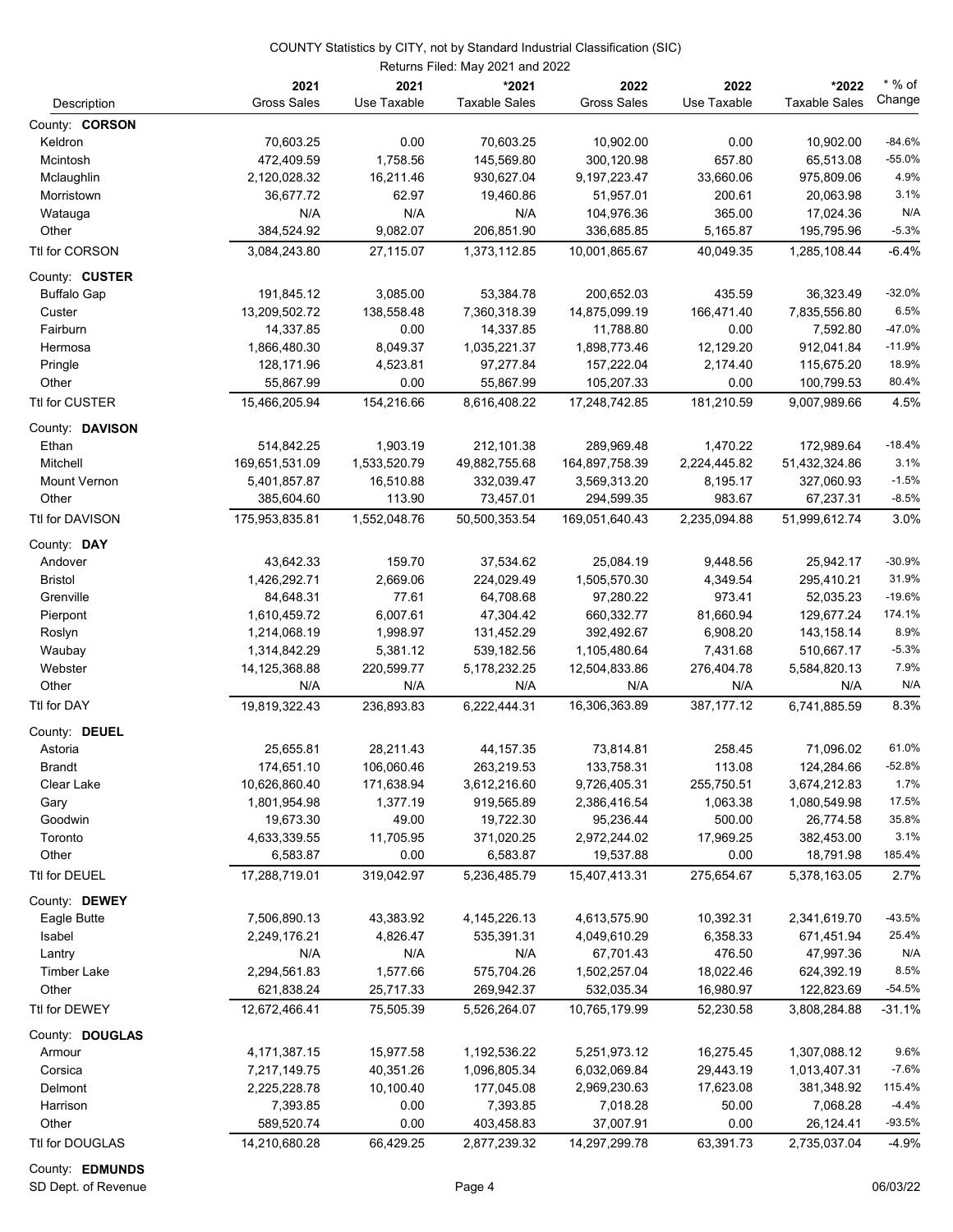| 10,870.01<br>10,438.82<br>$-13.0%$<br><b>Bowdle</b><br>5,746,349.27<br>1,506,582.47<br>4,869,741.35<br>1,310,445.58<br>$-43.6%$<br>1,238,941.85<br>3,945.18<br>500,257.38<br>808,254.29<br>33,426.94<br>282,282.43<br>Hosmer<br>3.5%<br>151,682.99<br>2,921,763.35<br>21,371,840.06<br>242,586.07<br>Ipswich/Mina<br>23,368,742.65<br>3,025,005.31<br>$-28.7%$<br>3,084,914.63<br>6,917.12<br>1,000,845.98<br>7,149,908.59<br>13,661.64<br>713,220.47<br>Roscoe<br>Other<br>98,004.91<br>8,610.29<br>75,782.56<br>78,482.66<br>30,052.92<br>87,892.18<br>6,005,231.74<br>33,536,953.31<br>182,025.59<br>34,278,226.95<br>330,166.39<br>5,418,845.97<br>931,081.34<br>4,897.77<br>Edgemont<br>1,533,826.99<br>7,695.35<br>1,316,071.19<br>859,474.67<br>104,255.81<br>5,784,576.69<br>90,040.67<br><b>Hot Springs</b><br>9,622,659.35<br>11,176,752.58<br>6,388,424.56<br>287.95<br>1,011.09<br>Oelrichs<br>211,499.42<br>193,254.35<br>184,274.96<br>163,276.55<br>Oral<br>7,850.00<br>82,839.84<br>74,989.84<br>6,091.93<br>0.00<br>6,091.93<br>0.00<br>Other<br>28,919.32<br>0.00<br>28,919.32<br>9,218.07<br>9,058.07<br>Ttl for FALL RIVER<br>11,471,894.92<br>120,089.11<br>95,949.53<br>7,020,671.54<br>12,692,408.73<br>7,426,325.78<br>1,690,414.63<br>9,649.64<br>97,432.81<br>1,748,507.70<br>4,350.69<br>Chelsea<br>116,955.48<br>59.24<br>27,782.62<br>22.24<br>26,052.36<br>86,916.69<br>Cresbard<br>75,300.93<br>154,629.75<br>Faulkton<br>2,563,756.99<br>189,711.65<br>1,279,006.52<br>2,588,246.73<br>1,121,503.16<br>1,425.63<br>0.00<br>1,425.63<br>0.00<br>Onaka<br>65,199.43<br>16,336.43<br>Orient<br>318,506.76<br>719.25<br>93,251.62<br>330,112.68<br>425.78<br>106,240.92<br>0.00<br>9,292.96<br>N/A<br>N/A<br>Rockham<br>9,292.96<br>N/A<br>275,158.24<br>823.75<br>188,850.24<br>375.00<br>Seneca<br>99,197.58<br>83,164.44<br>N/A<br>Other<br>N/A<br>N/A<br>N/A<br>N/A<br>N/A<br>4,890,748.84<br>200,926.53<br>1,699,723.14<br>4,925,353.66<br>159,840.47<br>1,526,674.21<br><b>Big Stone City</b><br>2,450,648.17<br>356,829.95<br>1,274,794.29<br>-14,256,630.07<br>455,063.23<br>1,295,119.77<br>36,086.88<br>27,304.19<br>Labolt<br>3,508,763.28<br>20,128.58<br>977,697.25<br>105,382.94<br>41,379.98<br>0.00<br>24,252.48<br>0.00<br>Marvin<br>39,524.73<br>39,524.73<br>787,821.26<br>11,588,951.10<br>998,872.19<br>Milbank<br>68,176,460.64<br>81,481,516.12<br>12,839,535.69<br>Revillo<br>3,872,239.42<br>7,764.18<br>59,305.69<br>1,848,424.76<br>19,912.32<br>156,711.78<br>3,519.83<br>63,719.76<br>0.00<br>Stockholm<br>61,904.93<br>42,347.30<br>33,869.30<br>25,120.81<br>15.00<br>25,135.81<br>22,696.00<br>11.00<br>22,707.00<br>Strandburg<br><b>Twin Brooks</b><br>11,189,523.31<br>35,998.17<br>55,569.57<br>5,794,963.93<br>7,289.60<br>36,356.79<br>Other<br>2,095,397.50<br>0.00<br>68,484.60<br>561,799.51<br>570,580.45<br>1,382,346.61<br>91,421,438.04<br>1,212,076.98<br>13,196,300.18<br>77,332,886.63<br>2,070,252.05<br>15,099,788.45<br>County: GREGORY<br>1,035,458.79<br>2,646.43<br>761,406.23<br>991,293.82<br>347.48<br>690,154.02<br>Bonesteel<br><b>Burke</b><br>6,566.21<br>1,094,571.73<br>9,447.31<br>2,584,203.12<br>3,600,174.12<br>1,023,585.04<br>113,524.92<br>70.58<br>91,589.53<br>128,800.20<br>251.83<br>Dallas<br>77,771.04<br>28,139.32<br>359,899.31<br>5,475.17<br>Fairfax<br>1,255,430.58<br>1,612,804.76<br>298,367.62<br>14,003,949.33<br>390,144.53<br>3,779,311.40<br>7,871,801.67<br>50,450.64<br>3,022,886.25<br>Gregory<br>Herrick<br>69,746.35<br>52.00<br>17,668.33<br>58,788.81<br>46.50<br>45,572.19<br>Other<br>N/A<br>N/A<br>N/A<br>N/A<br>N/A<br>N/A<br>19,062,313.09<br>6,104,446.53<br>14,263,663.37<br>66,018.94<br>427,619.08<br>5,158,336.16<br>6,126.43<br>Midland<br>1,033,453.65<br>7,709.87<br>277,888.17<br>1,913,309.89<br>168,101.64<br>1,330.12<br>Milesville<br>27,965.89<br>28,400.01<br>953,510.09<br>368,023.77<br>1,052,033.86<br>Philip<br>10,047,859.02<br>69,024.09<br>3,222,482.98<br>9,674,845.12<br>79,393.17<br>2,752,955.32<br>9,722.66<br>0.00<br>Other<br>7,129.85<br>N/A<br>N/A<br>N/A<br>78,064.07<br>3,535,901.01<br>12,546,177.10<br>453,543.36<br>3,977,602.82<br>11,119,001.21<br>County: HAMLIN<br>44,387.27<br>5,233,633.89<br>812,052.77<br>3,595,591.05<br>40,468.91<br>983,454.34<br><b>Bryant</b><br>Castlewood<br>5,762,489.05<br>14,997.95<br>853,244.68<br>4,658,367.78<br>145,292.44<br>905,315.46<br>Estelline<br>4,272,553.17<br>41,173.92<br>610,571.27<br>4,409,050.71<br>5,104.19<br>589,099.47<br>Hayti<br>6,234,983.41<br>65,275.24<br>537,671.79<br>5,110,070.32<br>69,809.71<br>649,647.53<br>Hazel<br>1,280,838.80<br>19,277.82<br>210,798.97<br>620,016.63<br>137,183.59<br>351,224.33<br>Lake Norden<br>9,485,186.65<br>347,646.58<br>2,332,858.63<br>8,565,374.25<br>439,431.63<br>2,543,766.64 |                    | 2021<br><b>Gross Sales</b> | 2021<br>Use Taxable | *2021<br><b>Taxable Sales</b> | 2022<br><b>Gross Sales</b> | 2022<br>Use Taxable | *2022<br><b>Taxable Sales</b> | $*$ % of<br>Change |
|---------------------------------------------------------------------------------------------------------------------------------------------------------------------------------------------------------------------------------------------------------------------------------------------------------------------------------------------------------------------------------------------------------------------------------------------------------------------------------------------------------------------------------------------------------------------------------------------------------------------------------------------------------------------------------------------------------------------------------------------------------------------------------------------------------------------------------------------------------------------------------------------------------------------------------------------------------------------------------------------------------------------------------------------------------------------------------------------------------------------------------------------------------------------------------------------------------------------------------------------------------------------------------------------------------------------------------------------------------------------------------------------------------------------------------------------------------------------------------------------------------------------------------------------------------------------------------------------------------------------------------------------------------------------------------------------------------------------------------------------------------------------------------------------------------------------------------------------------------------------------------------------------------------------------------------------------------------------------------------------------------------------------------------------------------------------------------------------------------------------------------------------------------------------------------------------------------------------------------------------------------------------------------------------------------------------------------------------------------------------------------------------------------------------------------------------------------------------------------------------------------------------------------------------------------------------------------------------------------------------------------------------------------------------------------------------------------------------------------------------------------------------------------------------------------------------------------------------------------------------------------------------------------------------------------------------------------------------------------------------------------------------------------------------------------------------------------------------------------------------------------------------------------------------------------------------------------------------------------------------------------------------------------------------------------------------------------------------------------------------------------------------------------------------------------------------------------------------------------------------------------------------------------------------------------------------------------------------------------------------------------------------------------------------------------------------------------------------------------------------------------------------------------------------------------------------------------------------------------------------------------------------------------------------------------------------------------------------------------------------------------------------------------------------------------------------------------------------------------------------------------------------------------------------------------------------------------------------------------------------------------------------------------------------------------------------------------------------------------------------------------------------------------------------------------------------------------------------------------------------------------------------------------------------------------------------------------------------------------------------------------------------------------------------------------------------------------------------------------------------------------------------------------------------------------------------------------------------------------------|--------------------|----------------------------|---------------------|-------------------------------|----------------------------|---------------------|-------------------------------|--------------------|
|                                                                                                                                                                                                                                                                                                                                                                                                                                                                                                                                                                                                                                                                                                                                                                                                                                                                                                                                                                                                                                                                                                                                                                                                                                                                                                                                                                                                                                                                                                                                                                                                                                                                                                                                                                                                                                                                                                                                                                                                                                                                                                                                                                                                                                                                                                                                                                                                                                                                                                                                                                                                                                                                                                                                                                                                                                                                                                                                                                                                                                                                                                                                                                                                                                                                                                                                                                                                                                                                                                                                                                                                                                                                                                                                                                                                                                                                                                                                                                                                                                                                                                                                                                                                                                                                                                                                                                                                                                                                                                                                                                                                                                                                                                                                                                                                                                                               | Description        |                            |                     |                               |                            |                     |                               |                    |
|                                                                                                                                                                                                                                                                                                                                                                                                                                                                                                                                                                                                                                                                                                                                                                                                                                                                                                                                                                                                                                                                                                                                                                                                                                                                                                                                                                                                                                                                                                                                                                                                                                                                                                                                                                                                                                                                                                                                                                                                                                                                                                                                                                                                                                                                                                                                                                                                                                                                                                                                                                                                                                                                                                                                                                                                                                                                                                                                                                                                                                                                                                                                                                                                                                                                                                                                                                                                                                                                                                                                                                                                                                                                                                                                                                                                                                                                                                                                                                                                                                                                                                                                                                                                                                                                                                                                                                                                                                                                                                                                                                                                                                                                                                                                                                                                                                                               |                    |                            |                     |                               |                            |                     |                               |                    |
|                                                                                                                                                                                                                                                                                                                                                                                                                                                                                                                                                                                                                                                                                                                                                                                                                                                                                                                                                                                                                                                                                                                                                                                                                                                                                                                                                                                                                                                                                                                                                                                                                                                                                                                                                                                                                                                                                                                                                                                                                                                                                                                                                                                                                                                                                                                                                                                                                                                                                                                                                                                                                                                                                                                                                                                                                                                                                                                                                                                                                                                                                                                                                                                                                                                                                                                                                                                                                                                                                                                                                                                                                                                                                                                                                                                                                                                                                                                                                                                                                                                                                                                                                                                                                                                                                                                                                                                                                                                                                                                                                                                                                                                                                                                                                                                                                                                               |                    |                            |                     |                               |                            |                     |                               |                    |
| 16.0%<br>$-9.8%$<br>$-7.7%$<br>10.4%<br>$-15.5%$<br>$-92.6%$<br>$-68.7%$<br>5.8%<br>20.0%<br>189.0%<br>$-12.3%$<br>1045.9%<br>13.9%<br>N/A<br>$-56.0%$<br>N/A<br>$-10.2%$<br>1.6%<br>192.0%<br>63.0%<br>10.8%<br>164.2%<br>$-46.8%$<br>$-9.7%$<br>$-34.6%$<br>733.2%<br>14.4%<br>$-9.4%$<br>$-6.5%$<br>$-15.1%$<br>$-17.1%$<br>$-20.0%$<br>157.9%<br>N/A<br>$-15.5%$<br>$-39.5%$<br>3604.3%<br>$-14.6%$<br>N/A<br>12.5%<br>21.1%<br>6.1%<br>$-3.5%$<br>20.8%<br>66.6%<br>9.0%                                                                                                                                                                                                                                                                                                                                                                                                                                                                                                                                                                                                                                                                                                                                                                                                                                                                                                                                                                                                                                                                                                                                                                                                                                                                                                                                                                                                                                                                                                                                                                                                                                                                                                                                                                                                                                                                                                                                                                                                                                                                                                                                                                                                                                                                                                                                                                                                                                                                                                                                                                                                                                                                                                                                                                                                                                                                                                                                                                                                                                                                                                                                                                                                                                                                                                                                                                                                                                                                                                                                                                                                                                                                                                                                                                                                                                                                                                                                                                                                                                                                                                                                                                                                                                                                                                                                                                                 |                    |                            |                     |                               |                            |                     |                               |                    |
|                                                                                                                                                                                                                                                                                                                                                                                                                                                                                                                                                                                                                                                                                                                                                                                                                                                                                                                                                                                                                                                                                                                                                                                                                                                                                                                                                                                                                                                                                                                                                                                                                                                                                                                                                                                                                                                                                                                                                                                                                                                                                                                                                                                                                                                                                                                                                                                                                                                                                                                                                                                                                                                                                                                                                                                                                                                                                                                                                                                                                                                                                                                                                                                                                                                                                                                                                                                                                                                                                                                                                                                                                                                                                                                                                                                                                                                                                                                                                                                                                                                                                                                                                                                                                                                                                                                                                                                                                                                                                                                                                                                                                                                                                                                                                                                                                                                               |                    |                            |                     |                               |                            |                     |                               |                    |
|                                                                                                                                                                                                                                                                                                                                                                                                                                                                                                                                                                                                                                                                                                                                                                                                                                                                                                                                                                                                                                                                                                                                                                                                                                                                                                                                                                                                                                                                                                                                                                                                                                                                                                                                                                                                                                                                                                                                                                                                                                                                                                                                                                                                                                                                                                                                                                                                                                                                                                                                                                                                                                                                                                                                                                                                                                                                                                                                                                                                                                                                                                                                                                                                                                                                                                                                                                                                                                                                                                                                                                                                                                                                                                                                                                                                                                                                                                                                                                                                                                                                                                                                                                                                                                                                                                                                                                                                                                                                                                                                                                                                                                                                                                                                                                                                                                                               |                    |                            |                     |                               |                            |                     |                               |                    |
|                                                                                                                                                                                                                                                                                                                                                                                                                                                                                                                                                                                                                                                                                                                                                                                                                                                                                                                                                                                                                                                                                                                                                                                                                                                                                                                                                                                                                                                                                                                                                                                                                                                                                                                                                                                                                                                                                                                                                                                                                                                                                                                                                                                                                                                                                                                                                                                                                                                                                                                                                                                                                                                                                                                                                                                                                                                                                                                                                                                                                                                                                                                                                                                                                                                                                                                                                                                                                                                                                                                                                                                                                                                                                                                                                                                                                                                                                                                                                                                                                                                                                                                                                                                                                                                                                                                                                                                                                                                                                                                                                                                                                                                                                                                                                                                                                                                               | Ttl for EDMUNDS    |                            |                     |                               |                            |                     |                               |                    |
|                                                                                                                                                                                                                                                                                                                                                                                                                                                                                                                                                                                                                                                                                                                                                                                                                                                                                                                                                                                                                                                                                                                                                                                                                                                                                                                                                                                                                                                                                                                                                                                                                                                                                                                                                                                                                                                                                                                                                                                                                                                                                                                                                                                                                                                                                                                                                                                                                                                                                                                                                                                                                                                                                                                                                                                                                                                                                                                                                                                                                                                                                                                                                                                                                                                                                                                                                                                                                                                                                                                                                                                                                                                                                                                                                                                                                                                                                                                                                                                                                                                                                                                                                                                                                                                                                                                                                                                                                                                                                                                                                                                                                                                                                                                                                                                                                                                               | County: FALL RIVER |                            |                     |                               |                            |                     |                               |                    |
|                                                                                                                                                                                                                                                                                                                                                                                                                                                                                                                                                                                                                                                                                                                                                                                                                                                                                                                                                                                                                                                                                                                                                                                                                                                                                                                                                                                                                                                                                                                                                                                                                                                                                                                                                                                                                                                                                                                                                                                                                                                                                                                                                                                                                                                                                                                                                                                                                                                                                                                                                                                                                                                                                                                                                                                                                                                                                                                                                                                                                                                                                                                                                                                                                                                                                                                                                                                                                                                                                                                                                                                                                                                                                                                                                                                                                                                                                                                                                                                                                                                                                                                                                                                                                                                                                                                                                                                                                                                                                                                                                                                                                                                                                                                                                                                                                                                               |                    |                            |                     |                               |                            |                     |                               |                    |
|                                                                                                                                                                                                                                                                                                                                                                                                                                                                                                                                                                                                                                                                                                                                                                                                                                                                                                                                                                                                                                                                                                                                                                                                                                                                                                                                                                                                                                                                                                                                                                                                                                                                                                                                                                                                                                                                                                                                                                                                                                                                                                                                                                                                                                                                                                                                                                                                                                                                                                                                                                                                                                                                                                                                                                                                                                                                                                                                                                                                                                                                                                                                                                                                                                                                                                                                                                                                                                                                                                                                                                                                                                                                                                                                                                                                                                                                                                                                                                                                                                                                                                                                                                                                                                                                                                                                                                                                                                                                                                                                                                                                                                                                                                                                                                                                                                                               |                    |                            |                     |                               |                            |                     |                               |                    |
|                                                                                                                                                                                                                                                                                                                                                                                                                                                                                                                                                                                                                                                                                                                                                                                                                                                                                                                                                                                                                                                                                                                                                                                                                                                                                                                                                                                                                                                                                                                                                                                                                                                                                                                                                                                                                                                                                                                                                                                                                                                                                                                                                                                                                                                                                                                                                                                                                                                                                                                                                                                                                                                                                                                                                                                                                                                                                                                                                                                                                                                                                                                                                                                                                                                                                                                                                                                                                                                                                                                                                                                                                                                                                                                                                                                                                                                                                                                                                                                                                                                                                                                                                                                                                                                                                                                                                                                                                                                                                                                                                                                                                                                                                                                                                                                                                                                               |                    |                            |                     |                               |                            |                     |                               |                    |
|                                                                                                                                                                                                                                                                                                                                                                                                                                                                                                                                                                                                                                                                                                                                                                                                                                                                                                                                                                                                                                                                                                                                                                                                                                                                                                                                                                                                                                                                                                                                                                                                                                                                                                                                                                                                                                                                                                                                                                                                                                                                                                                                                                                                                                                                                                                                                                                                                                                                                                                                                                                                                                                                                                                                                                                                                                                                                                                                                                                                                                                                                                                                                                                                                                                                                                                                                                                                                                                                                                                                                                                                                                                                                                                                                                                                                                                                                                                                                                                                                                                                                                                                                                                                                                                                                                                                                                                                                                                                                                                                                                                                                                                                                                                                                                                                                                                               |                    |                            |                     |                               |                            |                     |                               |                    |
|                                                                                                                                                                                                                                                                                                                                                                                                                                                                                                                                                                                                                                                                                                                                                                                                                                                                                                                                                                                                                                                                                                                                                                                                                                                                                                                                                                                                                                                                                                                                                                                                                                                                                                                                                                                                                                                                                                                                                                                                                                                                                                                                                                                                                                                                                                                                                                                                                                                                                                                                                                                                                                                                                                                                                                                                                                                                                                                                                                                                                                                                                                                                                                                                                                                                                                                                                                                                                                                                                                                                                                                                                                                                                                                                                                                                                                                                                                                                                                                                                                                                                                                                                                                                                                                                                                                                                                                                                                                                                                                                                                                                                                                                                                                                                                                                                                                               |                    |                            |                     |                               |                            |                     |                               |                    |
|                                                                                                                                                                                                                                                                                                                                                                                                                                                                                                                                                                                                                                                                                                                                                                                                                                                                                                                                                                                                                                                                                                                                                                                                                                                                                                                                                                                                                                                                                                                                                                                                                                                                                                                                                                                                                                                                                                                                                                                                                                                                                                                                                                                                                                                                                                                                                                                                                                                                                                                                                                                                                                                                                                                                                                                                                                                                                                                                                                                                                                                                                                                                                                                                                                                                                                                                                                                                                                                                                                                                                                                                                                                                                                                                                                                                                                                                                                                                                                                                                                                                                                                                                                                                                                                                                                                                                                                                                                                                                                                                                                                                                                                                                                                                                                                                                                                               |                    |                            |                     |                               |                            |                     |                               |                    |
|                                                                                                                                                                                                                                                                                                                                                                                                                                                                                                                                                                                                                                                                                                                                                                                                                                                                                                                                                                                                                                                                                                                                                                                                                                                                                                                                                                                                                                                                                                                                                                                                                                                                                                                                                                                                                                                                                                                                                                                                                                                                                                                                                                                                                                                                                                                                                                                                                                                                                                                                                                                                                                                                                                                                                                                                                                                                                                                                                                                                                                                                                                                                                                                                                                                                                                                                                                                                                                                                                                                                                                                                                                                                                                                                                                                                                                                                                                                                                                                                                                                                                                                                                                                                                                                                                                                                                                                                                                                                                                                                                                                                                                                                                                                                                                                                                                                               | County: FAULK      |                            |                     |                               |                            |                     |                               |                    |
|                                                                                                                                                                                                                                                                                                                                                                                                                                                                                                                                                                                                                                                                                                                                                                                                                                                                                                                                                                                                                                                                                                                                                                                                                                                                                                                                                                                                                                                                                                                                                                                                                                                                                                                                                                                                                                                                                                                                                                                                                                                                                                                                                                                                                                                                                                                                                                                                                                                                                                                                                                                                                                                                                                                                                                                                                                                                                                                                                                                                                                                                                                                                                                                                                                                                                                                                                                                                                                                                                                                                                                                                                                                                                                                                                                                                                                                                                                                                                                                                                                                                                                                                                                                                                                                                                                                                                                                                                                                                                                                                                                                                                                                                                                                                                                                                                                                               |                    |                            |                     |                               |                            |                     |                               |                    |
|                                                                                                                                                                                                                                                                                                                                                                                                                                                                                                                                                                                                                                                                                                                                                                                                                                                                                                                                                                                                                                                                                                                                                                                                                                                                                                                                                                                                                                                                                                                                                                                                                                                                                                                                                                                                                                                                                                                                                                                                                                                                                                                                                                                                                                                                                                                                                                                                                                                                                                                                                                                                                                                                                                                                                                                                                                                                                                                                                                                                                                                                                                                                                                                                                                                                                                                                                                                                                                                                                                                                                                                                                                                                                                                                                                                                                                                                                                                                                                                                                                                                                                                                                                                                                                                                                                                                                                                                                                                                                                                                                                                                                                                                                                                                                                                                                                                               |                    |                            |                     |                               |                            |                     |                               |                    |
|                                                                                                                                                                                                                                                                                                                                                                                                                                                                                                                                                                                                                                                                                                                                                                                                                                                                                                                                                                                                                                                                                                                                                                                                                                                                                                                                                                                                                                                                                                                                                                                                                                                                                                                                                                                                                                                                                                                                                                                                                                                                                                                                                                                                                                                                                                                                                                                                                                                                                                                                                                                                                                                                                                                                                                                                                                                                                                                                                                                                                                                                                                                                                                                                                                                                                                                                                                                                                                                                                                                                                                                                                                                                                                                                                                                                                                                                                                                                                                                                                                                                                                                                                                                                                                                                                                                                                                                                                                                                                                                                                                                                                                                                                                                                                                                                                                                               |                    |                            |                     |                               |                            |                     |                               |                    |
|                                                                                                                                                                                                                                                                                                                                                                                                                                                                                                                                                                                                                                                                                                                                                                                                                                                                                                                                                                                                                                                                                                                                                                                                                                                                                                                                                                                                                                                                                                                                                                                                                                                                                                                                                                                                                                                                                                                                                                                                                                                                                                                                                                                                                                                                                                                                                                                                                                                                                                                                                                                                                                                                                                                                                                                                                                                                                                                                                                                                                                                                                                                                                                                                                                                                                                                                                                                                                                                                                                                                                                                                                                                                                                                                                                                                                                                                                                                                                                                                                                                                                                                                                                                                                                                                                                                                                                                                                                                                                                                                                                                                                                                                                                                                                                                                                                                               |                    |                            |                     |                               |                            |                     |                               |                    |
|                                                                                                                                                                                                                                                                                                                                                                                                                                                                                                                                                                                                                                                                                                                                                                                                                                                                                                                                                                                                                                                                                                                                                                                                                                                                                                                                                                                                                                                                                                                                                                                                                                                                                                                                                                                                                                                                                                                                                                                                                                                                                                                                                                                                                                                                                                                                                                                                                                                                                                                                                                                                                                                                                                                                                                                                                                                                                                                                                                                                                                                                                                                                                                                                                                                                                                                                                                                                                                                                                                                                                                                                                                                                                                                                                                                                                                                                                                                                                                                                                                                                                                                                                                                                                                                                                                                                                                                                                                                                                                                                                                                                                                                                                                                                                                                                                                                               |                    |                            |                     |                               |                            |                     |                               |                    |
|                                                                                                                                                                                                                                                                                                                                                                                                                                                                                                                                                                                                                                                                                                                                                                                                                                                                                                                                                                                                                                                                                                                                                                                                                                                                                                                                                                                                                                                                                                                                                                                                                                                                                                                                                                                                                                                                                                                                                                                                                                                                                                                                                                                                                                                                                                                                                                                                                                                                                                                                                                                                                                                                                                                                                                                                                                                                                                                                                                                                                                                                                                                                                                                                                                                                                                                                                                                                                                                                                                                                                                                                                                                                                                                                                                                                                                                                                                                                                                                                                                                                                                                                                                                                                                                                                                                                                                                                                                                                                                                                                                                                                                                                                                                                                                                                                                                               |                    |                            |                     |                               |                            |                     |                               |                    |
|                                                                                                                                                                                                                                                                                                                                                                                                                                                                                                                                                                                                                                                                                                                                                                                                                                                                                                                                                                                                                                                                                                                                                                                                                                                                                                                                                                                                                                                                                                                                                                                                                                                                                                                                                                                                                                                                                                                                                                                                                                                                                                                                                                                                                                                                                                                                                                                                                                                                                                                                                                                                                                                                                                                                                                                                                                                                                                                                                                                                                                                                                                                                                                                                                                                                                                                                                                                                                                                                                                                                                                                                                                                                                                                                                                                                                                                                                                                                                                                                                                                                                                                                                                                                                                                                                                                                                                                                                                                                                                                                                                                                                                                                                                                                                                                                                                                               |                    |                            |                     |                               |                            |                     |                               |                    |
|                                                                                                                                                                                                                                                                                                                                                                                                                                                                                                                                                                                                                                                                                                                                                                                                                                                                                                                                                                                                                                                                                                                                                                                                                                                                                                                                                                                                                                                                                                                                                                                                                                                                                                                                                                                                                                                                                                                                                                                                                                                                                                                                                                                                                                                                                                                                                                                                                                                                                                                                                                                                                                                                                                                                                                                                                                                                                                                                                                                                                                                                                                                                                                                                                                                                                                                                                                                                                                                                                                                                                                                                                                                                                                                                                                                                                                                                                                                                                                                                                                                                                                                                                                                                                                                                                                                                                                                                                                                                                                                                                                                                                                                                                                                                                                                                                                                               |                    |                            |                     |                               |                            |                     |                               |                    |
|                                                                                                                                                                                                                                                                                                                                                                                                                                                                                                                                                                                                                                                                                                                                                                                                                                                                                                                                                                                                                                                                                                                                                                                                                                                                                                                                                                                                                                                                                                                                                                                                                                                                                                                                                                                                                                                                                                                                                                                                                                                                                                                                                                                                                                                                                                                                                                                                                                                                                                                                                                                                                                                                                                                                                                                                                                                                                                                                                                                                                                                                                                                                                                                                                                                                                                                                                                                                                                                                                                                                                                                                                                                                                                                                                                                                                                                                                                                                                                                                                                                                                                                                                                                                                                                                                                                                                                                                                                                                                                                                                                                                                                                                                                                                                                                                                                                               | Ttl for FAULK      |                            |                     |                               |                            |                     |                               |                    |
|                                                                                                                                                                                                                                                                                                                                                                                                                                                                                                                                                                                                                                                                                                                                                                                                                                                                                                                                                                                                                                                                                                                                                                                                                                                                                                                                                                                                                                                                                                                                                                                                                                                                                                                                                                                                                                                                                                                                                                                                                                                                                                                                                                                                                                                                                                                                                                                                                                                                                                                                                                                                                                                                                                                                                                                                                                                                                                                                                                                                                                                                                                                                                                                                                                                                                                                                                                                                                                                                                                                                                                                                                                                                                                                                                                                                                                                                                                                                                                                                                                                                                                                                                                                                                                                                                                                                                                                                                                                                                                                                                                                                                                                                                                                                                                                                                                                               | County: GRANT      |                            |                     |                               |                            |                     |                               |                    |
|                                                                                                                                                                                                                                                                                                                                                                                                                                                                                                                                                                                                                                                                                                                                                                                                                                                                                                                                                                                                                                                                                                                                                                                                                                                                                                                                                                                                                                                                                                                                                                                                                                                                                                                                                                                                                                                                                                                                                                                                                                                                                                                                                                                                                                                                                                                                                                                                                                                                                                                                                                                                                                                                                                                                                                                                                                                                                                                                                                                                                                                                                                                                                                                                                                                                                                                                                                                                                                                                                                                                                                                                                                                                                                                                                                                                                                                                                                                                                                                                                                                                                                                                                                                                                                                                                                                                                                                                                                                                                                                                                                                                                                                                                                                                                                                                                                                               |                    |                            |                     |                               |                            |                     |                               |                    |
|                                                                                                                                                                                                                                                                                                                                                                                                                                                                                                                                                                                                                                                                                                                                                                                                                                                                                                                                                                                                                                                                                                                                                                                                                                                                                                                                                                                                                                                                                                                                                                                                                                                                                                                                                                                                                                                                                                                                                                                                                                                                                                                                                                                                                                                                                                                                                                                                                                                                                                                                                                                                                                                                                                                                                                                                                                                                                                                                                                                                                                                                                                                                                                                                                                                                                                                                                                                                                                                                                                                                                                                                                                                                                                                                                                                                                                                                                                                                                                                                                                                                                                                                                                                                                                                                                                                                                                                                                                                                                                                                                                                                                                                                                                                                                                                                                                                               |                    |                            |                     |                               |                            |                     |                               |                    |
|                                                                                                                                                                                                                                                                                                                                                                                                                                                                                                                                                                                                                                                                                                                                                                                                                                                                                                                                                                                                                                                                                                                                                                                                                                                                                                                                                                                                                                                                                                                                                                                                                                                                                                                                                                                                                                                                                                                                                                                                                                                                                                                                                                                                                                                                                                                                                                                                                                                                                                                                                                                                                                                                                                                                                                                                                                                                                                                                                                                                                                                                                                                                                                                                                                                                                                                                                                                                                                                                                                                                                                                                                                                                                                                                                                                                                                                                                                                                                                                                                                                                                                                                                                                                                                                                                                                                                                                                                                                                                                                                                                                                                                                                                                                                                                                                                                                               |                    |                            |                     |                               |                            |                     |                               |                    |
|                                                                                                                                                                                                                                                                                                                                                                                                                                                                                                                                                                                                                                                                                                                                                                                                                                                                                                                                                                                                                                                                                                                                                                                                                                                                                                                                                                                                                                                                                                                                                                                                                                                                                                                                                                                                                                                                                                                                                                                                                                                                                                                                                                                                                                                                                                                                                                                                                                                                                                                                                                                                                                                                                                                                                                                                                                                                                                                                                                                                                                                                                                                                                                                                                                                                                                                                                                                                                                                                                                                                                                                                                                                                                                                                                                                                                                                                                                                                                                                                                                                                                                                                                                                                                                                                                                                                                                                                                                                                                                                                                                                                                                                                                                                                                                                                                                                               |                    |                            |                     |                               |                            |                     |                               |                    |
|                                                                                                                                                                                                                                                                                                                                                                                                                                                                                                                                                                                                                                                                                                                                                                                                                                                                                                                                                                                                                                                                                                                                                                                                                                                                                                                                                                                                                                                                                                                                                                                                                                                                                                                                                                                                                                                                                                                                                                                                                                                                                                                                                                                                                                                                                                                                                                                                                                                                                                                                                                                                                                                                                                                                                                                                                                                                                                                                                                                                                                                                                                                                                                                                                                                                                                                                                                                                                                                                                                                                                                                                                                                                                                                                                                                                                                                                                                                                                                                                                                                                                                                                                                                                                                                                                                                                                                                                                                                                                                                                                                                                                                                                                                                                                                                                                                                               |                    |                            |                     |                               |                            |                     |                               |                    |
|                                                                                                                                                                                                                                                                                                                                                                                                                                                                                                                                                                                                                                                                                                                                                                                                                                                                                                                                                                                                                                                                                                                                                                                                                                                                                                                                                                                                                                                                                                                                                                                                                                                                                                                                                                                                                                                                                                                                                                                                                                                                                                                                                                                                                                                                                                                                                                                                                                                                                                                                                                                                                                                                                                                                                                                                                                                                                                                                                                                                                                                                                                                                                                                                                                                                                                                                                                                                                                                                                                                                                                                                                                                                                                                                                                                                                                                                                                                                                                                                                                                                                                                                                                                                                                                                                                                                                                                                                                                                                                                                                                                                                                                                                                                                                                                                                                                               |                    |                            |                     |                               |                            |                     |                               |                    |
|                                                                                                                                                                                                                                                                                                                                                                                                                                                                                                                                                                                                                                                                                                                                                                                                                                                                                                                                                                                                                                                                                                                                                                                                                                                                                                                                                                                                                                                                                                                                                                                                                                                                                                                                                                                                                                                                                                                                                                                                                                                                                                                                                                                                                                                                                                                                                                                                                                                                                                                                                                                                                                                                                                                                                                                                                                                                                                                                                                                                                                                                                                                                                                                                                                                                                                                                                                                                                                                                                                                                                                                                                                                                                                                                                                                                                                                                                                                                                                                                                                                                                                                                                                                                                                                                                                                                                                                                                                                                                                                                                                                                                                                                                                                                                                                                                                                               |                    |                            |                     |                               |                            |                     |                               |                    |
|                                                                                                                                                                                                                                                                                                                                                                                                                                                                                                                                                                                                                                                                                                                                                                                                                                                                                                                                                                                                                                                                                                                                                                                                                                                                                                                                                                                                                                                                                                                                                                                                                                                                                                                                                                                                                                                                                                                                                                                                                                                                                                                                                                                                                                                                                                                                                                                                                                                                                                                                                                                                                                                                                                                                                                                                                                                                                                                                                                                                                                                                                                                                                                                                                                                                                                                                                                                                                                                                                                                                                                                                                                                                                                                                                                                                                                                                                                                                                                                                                                                                                                                                                                                                                                                                                                                                                                                                                                                                                                                                                                                                                                                                                                                                                                                                                                                               |                    |                            |                     |                               |                            |                     |                               |                    |
|                                                                                                                                                                                                                                                                                                                                                                                                                                                                                                                                                                                                                                                                                                                                                                                                                                                                                                                                                                                                                                                                                                                                                                                                                                                                                                                                                                                                                                                                                                                                                                                                                                                                                                                                                                                                                                                                                                                                                                                                                                                                                                                                                                                                                                                                                                                                                                                                                                                                                                                                                                                                                                                                                                                                                                                                                                                                                                                                                                                                                                                                                                                                                                                                                                                                                                                                                                                                                                                                                                                                                                                                                                                                                                                                                                                                                                                                                                                                                                                                                                                                                                                                                                                                                                                                                                                                                                                                                                                                                                                                                                                                                                                                                                                                                                                                                                                               |                    |                            |                     |                               |                            |                     |                               |                    |
|                                                                                                                                                                                                                                                                                                                                                                                                                                                                                                                                                                                                                                                                                                                                                                                                                                                                                                                                                                                                                                                                                                                                                                                                                                                                                                                                                                                                                                                                                                                                                                                                                                                                                                                                                                                                                                                                                                                                                                                                                                                                                                                                                                                                                                                                                                                                                                                                                                                                                                                                                                                                                                                                                                                                                                                                                                                                                                                                                                                                                                                                                                                                                                                                                                                                                                                                                                                                                                                                                                                                                                                                                                                                                                                                                                                                                                                                                                                                                                                                                                                                                                                                                                                                                                                                                                                                                                                                                                                                                                                                                                                                                                                                                                                                                                                                                                                               | Ttl for GRANT      |                            |                     |                               |                            |                     |                               |                    |
|                                                                                                                                                                                                                                                                                                                                                                                                                                                                                                                                                                                                                                                                                                                                                                                                                                                                                                                                                                                                                                                                                                                                                                                                                                                                                                                                                                                                                                                                                                                                                                                                                                                                                                                                                                                                                                                                                                                                                                                                                                                                                                                                                                                                                                                                                                                                                                                                                                                                                                                                                                                                                                                                                                                                                                                                                                                                                                                                                                                                                                                                                                                                                                                                                                                                                                                                                                                                                                                                                                                                                                                                                                                                                                                                                                                                                                                                                                                                                                                                                                                                                                                                                                                                                                                                                                                                                                                                                                                                                                                                                                                                                                                                                                                                                                                                                                                               |                    |                            |                     |                               |                            |                     |                               |                    |
|                                                                                                                                                                                                                                                                                                                                                                                                                                                                                                                                                                                                                                                                                                                                                                                                                                                                                                                                                                                                                                                                                                                                                                                                                                                                                                                                                                                                                                                                                                                                                                                                                                                                                                                                                                                                                                                                                                                                                                                                                                                                                                                                                                                                                                                                                                                                                                                                                                                                                                                                                                                                                                                                                                                                                                                                                                                                                                                                                                                                                                                                                                                                                                                                                                                                                                                                                                                                                                                                                                                                                                                                                                                                                                                                                                                                                                                                                                                                                                                                                                                                                                                                                                                                                                                                                                                                                                                                                                                                                                                                                                                                                                                                                                                                                                                                                                                               |                    |                            |                     |                               |                            |                     |                               |                    |
|                                                                                                                                                                                                                                                                                                                                                                                                                                                                                                                                                                                                                                                                                                                                                                                                                                                                                                                                                                                                                                                                                                                                                                                                                                                                                                                                                                                                                                                                                                                                                                                                                                                                                                                                                                                                                                                                                                                                                                                                                                                                                                                                                                                                                                                                                                                                                                                                                                                                                                                                                                                                                                                                                                                                                                                                                                                                                                                                                                                                                                                                                                                                                                                                                                                                                                                                                                                                                                                                                                                                                                                                                                                                                                                                                                                                                                                                                                                                                                                                                                                                                                                                                                                                                                                                                                                                                                                                                                                                                                                                                                                                                                                                                                                                                                                                                                                               |                    |                            |                     |                               |                            |                     |                               |                    |
|                                                                                                                                                                                                                                                                                                                                                                                                                                                                                                                                                                                                                                                                                                                                                                                                                                                                                                                                                                                                                                                                                                                                                                                                                                                                                                                                                                                                                                                                                                                                                                                                                                                                                                                                                                                                                                                                                                                                                                                                                                                                                                                                                                                                                                                                                                                                                                                                                                                                                                                                                                                                                                                                                                                                                                                                                                                                                                                                                                                                                                                                                                                                                                                                                                                                                                                                                                                                                                                                                                                                                                                                                                                                                                                                                                                                                                                                                                                                                                                                                                                                                                                                                                                                                                                                                                                                                                                                                                                                                                                                                                                                                                                                                                                                                                                                                                                               |                    |                            |                     |                               |                            |                     |                               |                    |
|                                                                                                                                                                                                                                                                                                                                                                                                                                                                                                                                                                                                                                                                                                                                                                                                                                                                                                                                                                                                                                                                                                                                                                                                                                                                                                                                                                                                                                                                                                                                                                                                                                                                                                                                                                                                                                                                                                                                                                                                                                                                                                                                                                                                                                                                                                                                                                                                                                                                                                                                                                                                                                                                                                                                                                                                                                                                                                                                                                                                                                                                                                                                                                                                                                                                                                                                                                                                                                                                                                                                                                                                                                                                                                                                                                                                                                                                                                                                                                                                                                                                                                                                                                                                                                                                                                                                                                                                                                                                                                                                                                                                                                                                                                                                                                                                                                                               |                    |                            |                     |                               |                            |                     |                               |                    |
|                                                                                                                                                                                                                                                                                                                                                                                                                                                                                                                                                                                                                                                                                                                                                                                                                                                                                                                                                                                                                                                                                                                                                                                                                                                                                                                                                                                                                                                                                                                                                                                                                                                                                                                                                                                                                                                                                                                                                                                                                                                                                                                                                                                                                                                                                                                                                                                                                                                                                                                                                                                                                                                                                                                                                                                                                                                                                                                                                                                                                                                                                                                                                                                                                                                                                                                                                                                                                                                                                                                                                                                                                                                                                                                                                                                                                                                                                                                                                                                                                                                                                                                                                                                                                                                                                                                                                                                                                                                                                                                                                                                                                                                                                                                                                                                                                                                               |                    |                            |                     |                               |                            |                     |                               |                    |
|                                                                                                                                                                                                                                                                                                                                                                                                                                                                                                                                                                                                                                                                                                                                                                                                                                                                                                                                                                                                                                                                                                                                                                                                                                                                                                                                                                                                                                                                                                                                                                                                                                                                                                                                                                                                                                                                                                                                                                                                                                                                                                                                                                                                                                                                                                                                                                                                                                                                                                                                                                                                                                                                                                                                                                                                                                                                                                                                                                                                                                                                                                                                                                                                                                                                                                                                                                                                                                                                                                                                                                                                                                                                                                                                                                                                                                                                                                                                                                                                                                                                                                                                                                                                                                                                                                                                                                                                                                                                                                                                                                                                                                                                                                                                                                                                                                                               |                    |                            |                     |                               |                            |                     |                               |                    |
|                                                                                                                                                                                                                                                                                                                                                                                                                                                                                                                                                                                                                                                                                                                                                                                                                                                                                                                                                                                                                                                                                                                                                                                                                                                                                                                                                                                                                                                                                                                                                                                                                                                                                                                                                                                                                                                                                                                                                                                                                                                                                                                                                                                                                                                                                                                                                                                                                                                                                                                                                                                                                                                                                                                                                                                                                                                                                                                                                                                                                                                                                                                                                                                                                                                                                                                                                                                                                                                                                                                                                                                                                                                                                                                                                                                                                                                                                                                                                                                                                                                                                                                                                                                                                                                                                                                                                                                                                                                                                                                                                                                                                                                                                                                                                                                                                                                               |                    |                            |                     |                               |                            |                     |                               |                    |
|                                                                                                                                                                                                                                                                                                                                                                                                                                                                                                                                                                                                                                                                                                                                                                                                                                                                                                                                                                                                                                                                                                                                                                                                                                                                                                                                                                                                                                                                                                                                                                                                                                                                                                                                                                                                                                                                                                                                                                                                                                                                                                                                                                                                                                                                                                                                                                                                                                                                                                                                                                                                                                                                                                                                                                                                                                                                                                                                                                                                                                                                                                                                                                                                                                                                                                                                                                                                                                                                                                                                                                                                                                                                                                                                                                                                                                                                                                                                                                                                                                                                                                                                                                                                                                                                                                                                                                                                                                                                                                                                                                                                                                                                                                                                                                                                                                                               | Ttl for GREGORY    |                            |                     |                               |                            |                     |                               |                    |
|                                                                                                                                                                                                                                                                                                                                                                                                                                                                                                                                                                                                                                                                                                                                                                                                                                                                                                                                                                                                                                                                                                                                                                                                                                                                                                                                                                                                                                                                                                                                                                                                                                                                                                                                                                                                                                                                                                                                                                                                                                                                                                                                                                                                                                                                                                                                                                                                                                                                                                                                                                                                                                                                                                                                                                                                                                                                                                                                                                                                                                                                                                                                                                                                                                                                                                                                                                                                                                                                                                                                                                                                                                                                                                                                                                                                                                                                                                                                                                                                                                                                                                                                                                                                                                                                                                                                                                                                                                                                                                                                                                                                                                                                                                                                                                                                                                                               | County: HAAKON     |                            |                     |                               |                            |                     |                               |                    |
|                                                                                                                                                                                                                                                                                                                                                                                                                                                                                                                                                                                                                                                                                                                                                                                                                                                                                                                                                                                                                                                                                                                                                                                                                                                                                                                                                                                                                                                                                                                                                                                                                                                                                                                                                                                                                                                                                                                                                                                                                                                                                                                                                                                                                                                                                                                                                                                                                                                                                                                                                                                                                                                                                                                                                                                                                                                                                                                                                                                                                                                                                                                                                                                                                                                                                                                                                                                                                                                                                                                                                                                                                                                                                                                                                                                                                                                                                                                                                                                                                                                                                                                                                                                                                                                                                                                                                                                                                                                                                                                                                                                                                                                                                                                                                                                                                                                               |                    |                            |                     |                               |                            |                     |                               |                    |
|                                                                                                                                                                                                                                                                                                                                                                                                                                                                                                                                                                                                                                                                                                                                                                                                                                                                                                                                                                                                                                                                                                                                                                                                                                                                                                                                                                                                                                                                                                                                                                                                                                                                                                                                                                                                                                                                                                                                                                                                                                                                                                                                                                                                                                                                                                                                                                                                                                                                                                                                                                                                                                                                                                                                                                                                                                                                                                                                                                                                                                                                                                                                                                                                                                                                                                                                                                                                                                                                                                                                                                                                                                                                                                                                                                                                                                                                                                                                                                                                                                                                                                                                                                                                                                                                                                                                                                                                                                                                                                                                                                                                                                                                                                                                                                                                                                                               |                    |                            |                     |                               |                            |                     |                               |                    |
|                                                                                                                                                                                                                                                                                                                                                                                                                                                                                                                                                                                                                                                                                                                                                                                                                                                                                                                                                                                                                                                                                                                                                                                                                                                                                                                                                                                                                                                                                                                                                                                                                                                                                                                                                                                                                                                                                                                                                                                                                                                                                                                                                                                                                                                                                                                                                                                                                                                                                                                                                                                                                                                                                                                                                                                                                                                                                                                                                                                                                                                                                                                                                                                                                                                                                                                                                                                                                                                                                                                                                                                                                                                                                                                                                                                                                                                                                                                                                                                                                                                                                                                                                                                                                                                                                                                                                                                                                                                                                                                                                                                                                                                                                                                                                                                                                                                               |                    |                            |                     |                               |                            |                     |                               |                    |
|                                                                                                                                                                                                                                                                                                                                                                                                                                                                                                                                                                                                                                                                                                                                                                                                                                                                                                                                                                                                                                                                                                                                                                                                                                                                                                                                                                                                                                                                                                                                                                                                                                                                                                                                                                                                                                                                                                                                                                                                                                                                                                                                                                                                                                                                                                                                                                                                                                                                                                                                                                                                                                                                                                                                                                                                                                                                                                                                                                                                                                                                                                                                                                                                                                                                                                                                                                                                                                                                                                                                                                                                                                                                                                                                                                                                                                                                                                                                                                                                                                                                                                                                                                                                                                                                                                                                                                                                                                                                                                                                                                                                                                                                                                                                                                                                                                                               |                    |                            |                     |                               |                            |                     |                               |                    |
|                                                                                                                                                                                                                                                                                                                                                                                                                                                                                                                                                                                                                                                                                                                                                                                                                                                                                                                                                                                                                                                                                                                                                                                                                                                                                                                                                                                                                                                                                                                                                                                                                                                                                                                                                                                                                                                                                                                                                                                                                                                                                                                                                                                                                                                                                                                                                                                                                                                                                                                                                                                                                                                                                                                                                                                                                                                                                                                                                                                                                                                                                                                                                                                                                                                                                                                                                                                                                                                                                                                                                                                                                                                                                                                                                                                                                                                                                                                                                                                                                                                                                                                                                                                                                                                                                                                                                                                                                                                                                                                                                                                                                                                                                                                                                                                                                                                               | Ttl for HAAKON     |                            |                     |                               |                            |                     |                               |                    |
|                                                                                                                                                                                                                                                                                                                                                                                                                                                                                                                                                                                                                                                                                                                                                                                                                                                                                                                                                                                                                                                                                                                                                                                                                                                                                                                                                                                                                                                                                                                                                                                                                                                                                                                                                                                                                                                                                                                                                                                                                                                                                                                                                                                                                                                                                                                                                                                                                                                                                                                                                                                                                                                                                                                                                                                                                                                                                                                                                                                                                                                                                                                                                                                                                                                                                                                                                                                                                                                                                                                                                                                                                                                                                                                                                                                                                                                                                                                                                                                                                                                                                                                                                                                                                                                                                                                                                                                                                                                                                                                                                                                                                                                                                                                                                                                                                                                               |                    |                            |                     |                               |                            |                     |                               |                    |
|                                                                                                                                                                                                                                                                                                                                                                                                                                                                                                                                                                                                                                                                                                                                                                                                                                                                                                                                                                                                                                                                                                                                                                                                                                                                                                                                                                                                                                                                                                                                                                                                                                                                                                                                                                                                                                                                                                                                                                                                                                                                                                                                                                                                                                                                                                                                                                                                                                                                                                                                                                                                                                                                                                                                                                                                                                                                                                                                                                                                                                                                                                                                                                                                                                                                                                                                                                                                                                                                                                                                                                                                                                                                                                                                                                                                                                                                                                                                                                                                                                                                                                                                                                                                                                                                                                                                                                                                                                                                                                                                                                                                                                                                                                                                                                                                                                                               |                    |                            |                     |                               |                            |                     |                               |                    |
|                                                                                                                                                                                                                                                                                                                                                                                                                                                                                                                                                                                                                                                                                                                                                                                                                                                                                                                                                                                                                                                                                                                                                                                                                                                                                                                                                                                                                                                                                                                                                                                                                                                                                                                                                                                                                                                                                                                                                                                                                                                                                                                                                                                                                                                                                                                                                                                                                                                                                                                                                                                                                                                                                                                                                                                                                                                                                                                                                                                                                                                                                                                                                                                                                                                                                                                                                                                                                                                                                                                                                                                                                                                                                                                                                                                                                                                                                                                                                                                                                                                                                                                                                                                                                                                                                                                                                                                                                                                                                                                                                                                                                                                                                                                                                                                                                                                               |                    |                            |                     |                               |                            |                     |                               |                    |
|                                                                                                                                                                                                                                                                                                                                                                                                                                                                                                                                                                                                                                                                                                                                                                                                                                                                                                                                                                                                                                                                                                                                                                                                                                                                                                                                                                                                                                                                                                                                                                                                                                                                                                                                                                                                                                                                                                                                                                                                                                                                                                                                                                                                                                                                                                                                                                                                                                                                                                                                                                                                                                                                                                                                                                                                                                                                                                                                                                                                                                                                                                                                                                                                                                                                                                                                                                                                                                                                                                                                                                                                                                                                                                                                                                                                                                                                                                                                                                                                                                                                                                                                                                                                                                                                                                                                                                                                                                                                                                                                                                                                                                                                                                                                                                                                                                                               |                    |                            |                     |                               |                            |                     |                               |                    |
|                                                                                                                                                                                                                                                                                                                                                                                                                                                                                                                                                                                                                                                                                                                                                                                                                                                                                                                                                                                                                                                                                                                                                                                                                                                                                                                                                                                                                                                                                                                                                                                                                                                                                                                                                                                                                                                                                                                                                                                                                                                                                                                                                                                                                                                                                                                                                                                                                                                                                                                                                                                                                                                                                                                                                                                                                                                                                                                                                                                                                                                                                                                                                                                                                                                                                                                                                                                                                                                                                                                                                                                                                                                                                                                                                                                                                                                                                                                                                                                                                                                                                                                                                                                                                                                                                                                                                                                                                                                                                                                                                                                                                                                                                                                                                                                                                                                               |                    |                            |                     |                               |                            |                     |                               |                    |
|                                                                                                                                                                                                                                                                                                                                                                                                                                                                                                                                                                                                                                                                                                                                                                                                                                                                                                                                                                                                                                                                                                                                                                                                                                                                                                                                                                                                                                                                                                                                                                                                                                                                                                                                                                                                                                                                                                                                                                                                                                                                                                                                                                                                                                                                                                                                                                                                                                                                                                                                                                                                                                                                                                                                                                                                                                                                                                                                                                                                                                                                                                                                                                                                                                                                                                                                                                                                                                                                                                                                                                                                                                                                                                                                                                                                                                                                                                                                                                                                                                                                                                                                                                                                                                                                                                                                                                                                                                                                                                                                                                                                                                                                                                                                                                                                                                                               |                    |                            |                     |                               |                            |                     |                               |                    |
|                                                                                                                                                                                                                                                                                                                                                                                                                                                                                                                                                                                                                                                                                                                                                                                                                                                                                                                                                                                                                                                                                                                                                                                                                                                                                                                                                                                                                                                                                                                                                                                                                                                                                                                                                                                                                                                                                                                                                                                                                                                                                                                                                                                                                                                                                                                                                                                                                                                                                                                                                                                                                                                                                                                                                                                                                                                                                                                                                                                                                                                                                                                                                                                                                                                                                                                                                                                                                                                                                                                                                                                                                                                                                                                                                                                                                                                                                                                                                                                                                                                                                                                                                                                                                                                                                                                                                                                                                                                                                                                                                                                                                                                                                                                                                                                                                                                               |                    |                            |                     |                               |                            |                     |                               |                    |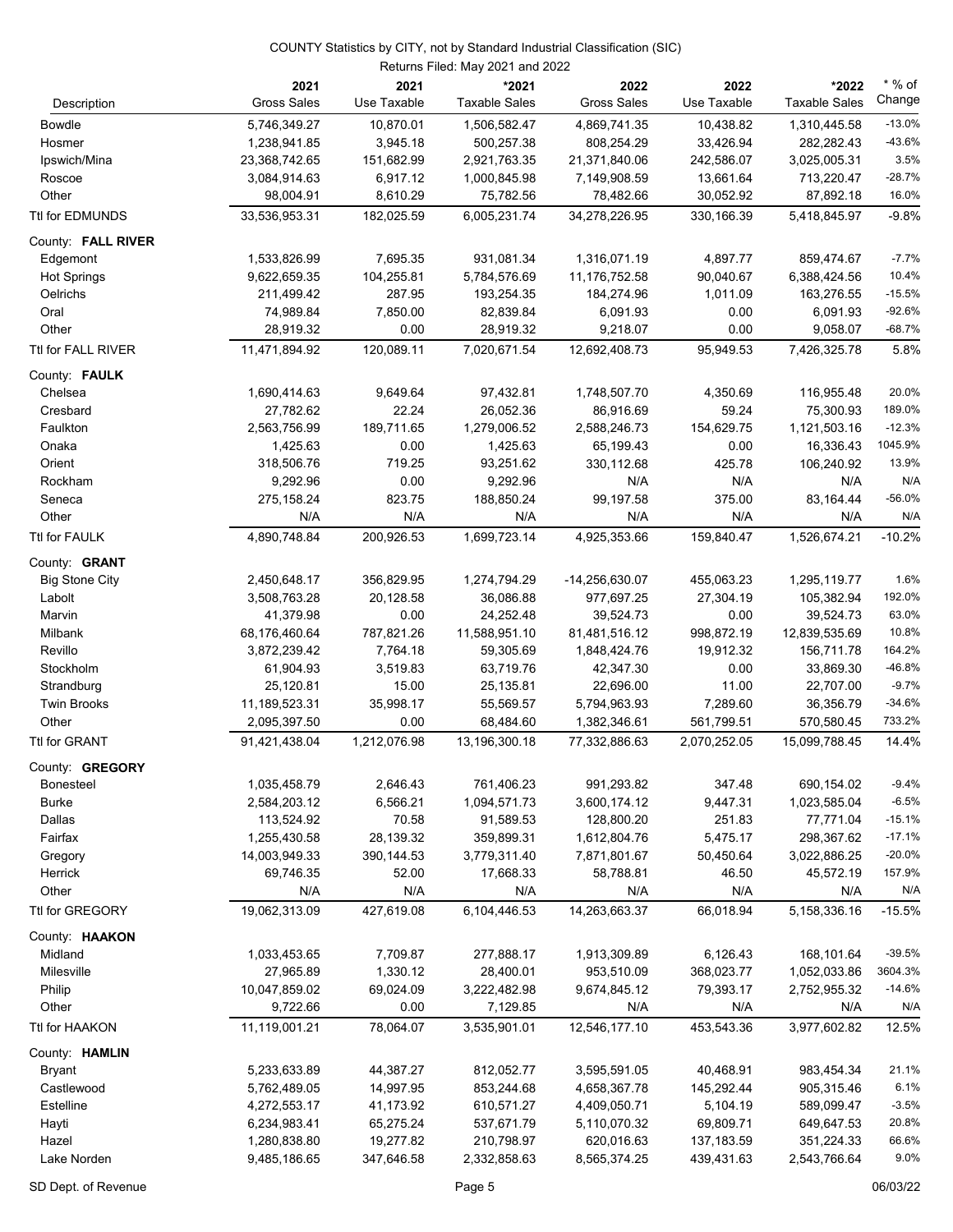| Description               | 2021<br><b>Gross Sales</b>  | 2021<br>Use Taxable     | *2021<br><b>Taxable Sales</b> | 2022<br><b>Gross Sales</b>    | 2022<br>Use Taxable | *2022<br><b>Taxable Sales</b> | $*$ % of<br>Change   |
|---------------------------|-----------------------------|-------------------------|-------------------------------|-------------------------------|---------------------|-------------------------------|----------------------|
| Other                     | 536,207.99                  | 225.00                  | 300,473.01                    | 712,662.18                    | 200.00              | 203,787.31                    | $-32.2%$             |
| Ttl for HAMLIN            | 32,805,892.97               | 532,983.76              | 5,657,671.12                  | 27,671,132.92                 | 837,490.48          | 6,226,295.08                  | 10.1%                |
|                           |                             |                         |                               |                               |                     |                               |                      |
| County: HAND              |                             |                         |                               |                               |                     |                               |                      |
| Miller                    | 8,149,582.31                | 181,049.29              | 3,722,473.61                  | 11,640,526.17                 | 162,683.68          | 3,567,247.70                  | $-4.2%$              |
| Ree Heights               | 236,398.78                  | 571.47                  | 222,601.00                    | 134,882.42                    | 621.34              | 100,617.90                    | $-54.8%$<br>$-76.2%$ |
| Saint Lawrence<br>Other   | 1,281,150.45<br>68,576.53   | 1,712.29<br>200.00      | 463,858.93<br>54,891.53       | 241,033.20<br>84,469.30       | 2,305.69<br>200.00  | 110,182.14<br>73,027.30       | 33.0%                |
| Ttl for HAND              | 9,735,708.06                | 183,533.06              | 4,463,825.07                  | 12,100,911.10                 | 165,810.71          | 3,851,075.04                  | $-13.7%$             |
|                           |                             |                         |                               |                               |                     |                               |                      |
| County: HANSON            |                             |                         |                               |                               |                     |                               |                      |
| Alexandria                | 2,193,459.61                | 50,307.75               | 584,488.33                    | 2,473,075.25                  | 68,302.11           | 984,506.55                    | 68.4%<br>5.0%        |
| Emery<br>Fulton           | 495,401.03<br>115,624.73    | 2,972.02<br>0.00        | 222,514.73<br>102,877.55      | 510,709.13<br>142,258.19      | 772.82<br>0.00      | 233,728.12<br>129,872.77      | 26.2%                |
| Other                     | 3,499,762.99                | 801.89                  | 36,877.18                     | 3,949,993.73                  | 881.31              | 65,149.04                     | 76.7%                |
| Ttl for HANSON            | 6,304,248.36                | 54,081.66               | 946,757.79                    | 7,076,036.30                  | 69,956.23           | 1,413,256.48                  | 49.3%                |
|                           |                             |                         |                               |                               |                     |                               |                      |
| County: HARDING           |                             |                         |                               |                               |                     |                               |                      |
| <b>Buffalo</b>            | 1,485,171.01                | $-679.98$               | 656,745.17                    | 1,837,167.21                  | 6,539.11            | 872,426.99                    | 32.8%                |
| Camp Crook                | 63,442.85                   | 60.89                   | 42,968.67                     | 119,483.05                    | 47.22               | 91,357.62                     | 112.6%               |
| Ludlow                    | 154,318.42                  | 0.00                    | 81,806.42                     | 241,479.35                    | 0.00                | 19,618.93                     | $-76.0%$             |
| Reva<br>Other             | 85,129.46<br>N/A            | 800.00<br>N/A           | 28,050.91<br>N/A              | 101,594.95<br>N/A             | 600.00<br>N/A       | 27,524.81<br>N/A              | $-1.9%$<br>N/A       |
| <b>Ttl for HARDING</b>    | 1,792,486.73                | 180.91                  | 813,996.17                    | 2,309,921.93                  | 7,186.33            |                               | 25.4%                |
|                           |                             |                         |                               |                               |                     | 1,021,125.72                  |                      |
| County: HUGHES            |                             |                         |                               |                               |                     |                               |                      |
| <b>Blunt</b>              | 1,419,664.80                | 4,512.88                | 1,045,439.42                  | 1,529,573.16                  | 4,813.89            | 1,086,907.19                  | 4.0%                 |
| Harrold                   | 1,902,305.30                | 806.82                  | 180,342.37                    | 2,063,100.62                  | 5,539.54            | 191,305.27                    | 6.1%                 |
| Pierre                    | 67,694,750.49               | 585,703.70              | 37,719,662.69                 | 65,147,609.56                 | 725,009.55          | 35,437,068.83                 | $-6.1%$<br>4.0%      |
| Other                     | 85,300.79                   | 0.00                    | 83,100.79                     | 543,670.88                    | 40.00               | 86,446.65                     |                      |
| Ttl for HUGHES            | 71,102,021.38               | 591,023.40              | 39,028,545.27                 | 69,283,954.22                 | 735,402.98          | 36,801,727.94                 | $-5.7%$              |
| County: HUTCHINSON        |                             |                         |                               |                               |                     |                               |                      |
| Dimock                    | 3,408,025.97                | 1,493.63                | 468,913.30                    | 2,886,204.79                  | 6,143.08            | 377,137.78                    | $-19.6%$             |
| Freeman                   | 13,753,943.31               | 106,750.12              | 3,855,103.48                  | 12,659,117.27                 | 107,059.74          | 3,735,636.15                  | $-3.1%$              |
| Kaylor                    | 15,779,102.73               | 481.90                  | 93,526.53                     | 13,726,151.22                 | 483.40              | 92,724.64                     | $-0.9%$              |
| Menno                     | 2,198,803.61                | 4,582.20                | 902,168.50                    | 5,759,085.26                  | 6,960.84            | 1,256,331.41                  | 39.3%                |
| Olivet<br>Parkston        | 358,161.69                  | 561,239.85<br>61,892.62 | 643,901.77<br>3,080,710.81    | 3,284,575.79                  | 5,518.37            | 254,701.03                    | $-60.4%$<br>10.6%    |
| Tripp                     | 19,174,572.99<br>927,657.99 | 2,717.75                | 565,970.84                    | 21,680,816.67<br>1,267,648.69 | 76,381.68<br>737.80 | 3,408,609.76<br>384,056.19    | $-32.1%$             |
| Other                     | 3,923,024.69                | 14,188.89               | 2,066,204.02                  | 3,598,489.67                  | 42,803.07           | 1,733,699.73                  | $-16.1%$             |
| Ttl for HUTCHINSON        | 59,523,292.98               | 753,346.96              | 11,676,499.25                 | 64,862,089.36                 | 246,087.97          | 11,242,896.69                 | $-3.7%$              |
|                           |                             |                         |                               |                               |                     |                               |                      |
| County: HYDE              |                             |                         |                               |                               |                     |                               |                      |
| Highmore                  | 5,409,865.82                | 164,855.31              | 2,177,513.92                  | 5,413,173.85                  | 73,934.58           | 2,074,090.59                  | $-4.7%$<br>N/A       |
| Other                     | 133,740.58                  | 0.00                    | 128,790.16                    | N/A                           | N/A                 | N/A                           |                      |
| Ttl for HYDE              | 5,543,606.40                | 164,855.31              | 2,306,304.08                  | 6,022,219.56                  | 73,934.58           | 2,173,660.36                  | $-5.8%$              |
| County: JACKSON           |                             |                         |                               |                               |                     |                               |                      |
| <b>Belvidere</b>          | 79,487.07                   | 1,300.90                | 13,799.96                     | 80,694.74                     | 2,284.58            | 14,032.60                     | 1.7%                 |
| Interior                  | 281,562.29                  | 384.13                  | 208,479.84                    | 318,597.28                    | 1,509.78            | 243,153.37                    | 16.6%                |
| Kadoka                    | 2,862,078.90                | 8,178.35                | 986,712.08                    | 3,832,032.60                  | 5,935.56            | 1,002,784.64                  | 1.6%                 |
| Other                     | 989,918.08                  | 657.34                  | 666,983.05                    | 810,353.21                    | 120.00              | 612,406.26                    | $-8.2%$              |
| Ttl for JACKSON           | 4,213,046.34                | 10,520.73               | 1,875,974.93                  | 5,041,677.83                  | 9,849.91            | 1,872,376.87                  | $-0.2%$              |
| County: JERAULD           |                             |                         |                               |                               |                     |                               |                      |
| Alpena                    | 6,462,215.43                | 399,259.71              | 936,067.18                    | 5,674,526.92                  | 206,269.02          | 802,612.59                    | $-14.3%$             |
| Lane                      | N/A                         | N/A                     | N/A                           | 11,709.74                     | 41.34               | 2,221.74                      | N/A                  |
| <b>Wessington Springs</b> | 4,130,959.10                | 95,009.88               | 1,721,340.00                  | 4,735,557.07                  | 40,295.40           | 1,617,073.64                  | $-6.1%$              |
| Other                     | 30,160.70                   | 7,260.40                | 37,062.78                     | 179,699.42                    | 6,161.85            | 63,996.19                     | 72.7%                |
| Ttl for JERAULD           | 10,623,335.23               | 501,529.99              | 2,694,469.96                  | 10,601,493.16                 | 252,767.61          | 2,485,904.16                  | $-7.7%$              |

County: **JONES**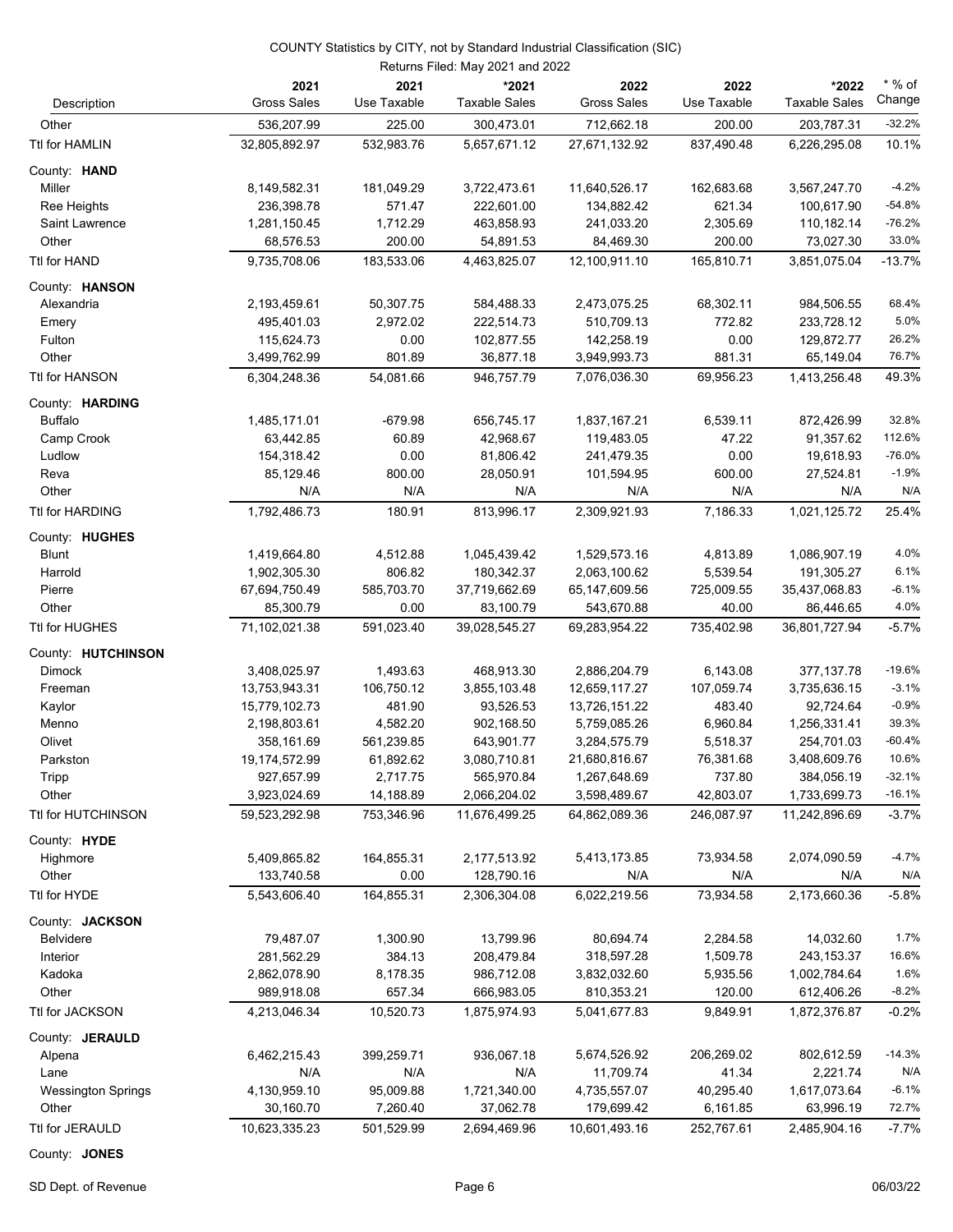|                         | 2021               | 2021            | *2021                | 2022               | 2022         | *2022                | $*$ % of       |
|-------------------------|--------------------|-----------------|----------------------|--------------------|--------------|----------------------|----------------|
| Description             | <b>Gross Sales</b> | Use Taxable     | <b>Taxable Sales</b> | <b>Gross Sales</b> | Use Taxable  | <b>Taxable Sales</b> | Change         |
| Draper                  | 55,462.42          | 65.82           | 51,012.50            | 46,519.89          | 153.08       | 37,797.38            | $-25.9%$       |
| Murdo                   | 6,578,273.94       | 31,222.24       | 2,340,859.41         | 7,328,076.70       | 18,173.98    | 2,384,784.64         | 1.9%           |
| Other                   | N/A                | N/A             | N/A                  | N/A                | N/A          | N/A                  | N/A            |
| Ttl for JONES           | 6,662,705.80       | 31,288.06       | 2,413,769.35         | 7,396,318.52       | 18,327.06    | 2,439,594.77         | 1.1%           |
| County: KINGSBURY       |                    |                 |                      |                    |              |                      |                |
| Arlington               | 4,820,342.55       | 28,491.92       | 929,908.10           | 5,146,981.66       | 80,270.00    | 1,127,609.26         | 21.3%          |
| Badger                  | 460,669.57         | 38.00           | 199,690.71           | 478,200.95         | 35.00        | 128,997.95           | $-35.4%$       |
| Desmet                  | 9,611,892.37       | 260,140.47      | 1,871,120.87         | 12,091,183.45      | 151,934.23   | 2,053,481.68         | 9.7%           |
| Erwin                   | 21,052.93          | 45.74           | 7,358.56             | 50,936.30          | 59.78        | 11,028.37            | 49.9%          |
| Iroquois                | 7,178,376.58       | 181,339.88      | 987,203.16           | 6,556,747.18       | 398,447.20   | 954,754.96           | $-3.3%$        |
| Lake Preston            | 3,057,662.65       | 15,057.21       | 446,857.17           | 3,365,886.34       | 22,797.34    | 801,861.85           | 79.4%          |
| Oldham                  | 49,762.12          | 153.39          | 43,847.58            | 85,236.33          | 180.08       | 47,228.68            | 7.7%           |
| Other                   | N/A                | N/A             | N/A                  | N/A                | N/A          | N/A                  | N/A            |
| Ttl for KINGSBURY       | 25,201,472.18      | 485,266.60      | 4,487,699.55         | 27,775,172.23      | 653,723.64   | 5,124,962.75         | 14.2%          |
| County: <b>LAKE</b>     |                    |                 |                      |                    |              |                      |                |
| Chester                 | 450,879.93         | 459.90          | 343,557.50           | 625,062.25         | 287.00       | 310,125.76           | $-9.7%$        |
| Madison                 | 83,001,773.38      | 1,290,577.56    | 16,117,960.18        | 75,245,716.44      | 2,292,131.78 | 17,653,335.71        | 9.5%           |
| Nunda                   | 48,226.81          | 3,824.50        | 37,779.55            | 31,043.11          | 0.00         | 23,109.23            | $-38.8%$       |
| Ramona                  | 207,553.91         | 1,692.64        | 55,377.00            | 2,289,528.00       | 14,060.38    | 85,215.53            | 53.9%          |
| Rutland                 | N/A                | N/A             | N/A                  | 41,594.33          | 192.35       | 39,624.77            | N/A            |
| Wentworth               | 22,042,773.90      | 96,484.18       | 746,940.96           | 25,104,424.77      | 327,112.26   | 885,282.02           | 18.5%          |
| Winfred                 | 346,265.19         | 123,846.15      | 161,236.17           | 292,546.68         | 1,361.76     | 30,731.65            | $-80.9%$       |
| Other                   | 43,889.21          | 755.51          | 43,898.72            | N/A                | N/A          | N/A                  | N/A            |
| Ttl for LAKE            | 106,141,362.33     | 1,517,640.43    | 17,506,750.08        | 103,704,468.46     | 2,645,367.06 | 19,053,423.25        | 8.8%           |
| County: LAWRENCE        |                    |                 |                      |                    |              |                      |                |
| Deadwood                | 25,010,135.82      | 372,604.92      | 8,549,028.66         | 26,532,556.09      | 497,224.49   | 9,324,639.51         | 9.1%           |
| Lead/Central City       | 5,127,088.03       | 333,775.68      | 3,683,054.97         | 4,485,999.50       | 312,446.33   | 3,320,302.52         | $-9.8%$        |
| Nemo                    | 69,033.82          | 545.30          | 57,298.93            | 30,241.68          | 0.00         | 23,170.78            | $-59.6%$       |
| Saint Onge              | 974,314.39         | 0.00            | 615,732.52           | 285,364.54         | 0.00         | 143,343.51           | $-76.7%$       |
| Spearfish               | 88,788,008.81      | 478,189.42      | 36,128,083.21        | 91,104,270.70      | 382,998.98   | 36,305,409.44        | 0.5%           |
| Whitewood               | 5,387,431.72       | 12,151.81       | 1,816,552.64         | 339,282.57         | 9,314.12     | 1,458,510.31         | $-19.7%$       |
| Other                   | 512,917.32         | 0.00            | 480,132.07           | 399,590.52         | 0.00         | 387,351.89           | $-19.3%$       |
| <b>Ttl for LAWRENCE</b> | 125,868,929.92     | 1, 197, 267. 13 | 51,329,883.00        | 123, 177, 305.59   | 1,201,983.92 | 50,962,727.96        | $-0.7%$        |
| County: LINCOLN         |                    |                 |                      |                    |              |                      |                |
| Beresford               | 5,580,647.28       | 18,787.32       | 1,395,874.80         | 3,020,176.82       | 36,129.62    | 1,454,907.93         | 4.2%           |
| Canton                  | 17,429,200.10      | 264,602.27      | 4,798,476.42         | 19,255,048.44      | 253,506.54   | 4,307,100.61         | $-10.2%$       |
| Fairview                | 21,967.26          | 31.31           | 20,040.05            | 5,913.87           | 27.44        | 5,235.20             | $-73.9%$       |
| Harrisburg              | 30,477,466.02      | 695,862.00      | 9,058,956.41         | 32,436,041.51      | 811,070.28   | 10,370,419.10        | 14.5%          |
| Hudson                  | 20,517,943.72      | 246,112.80      | 700,994.32           | 26,468,899.76      | 141,135.62   | 481,586.05           | $-31.3%$       |
| Lennox                  | 10,723,364.41      | 59,885.50       | 2,954,502.84         | 12,430,176.53      | 66,243.34    | 3,646,857.30         | 23.4%          |
| <b>Sioux Falls</b>      | 51,600,698.93      | 1,238,293.91    | 15,657,053.01        | 74,805,069.27      | 862,070.66   | 13,856,400.30        | $-11.5%$       |
| Tea                     | 29,547,050.39      | 303,693.64      | 10,606,163.70        | 31,754,620.49      | 425,441.45   | 13,040,937.10        | 23.0%          |
| Worthing                | 7,062,362.76       | 25,604.82       | 1,519,143.33         | 5,246,428.89       | 19,054.29    | 1,379,347.42         | $-9.2%$        |
| Other                   | 2,469,878.27       | 2,269.20        | 1,735,571.16         | 2,092,249.84       | 2,243.54     | 1,698,545.14         | $-2.1%$        |
| Ttl for LINCOLN         | 175,430,579.12     | 2,855,142.76    | 48,446,776.04        | 207,514,625.42     | 2,616,922.79 | 50,241,336.15        | 3.7%           |
| County: LYMAN           |                    |                 |                      |                    |              |                      |                |
| Kennebec                | 2,996,464.00       | 67,500.48       | 362,729.25           | 2,259,072.54       | 113,351.16   | 476,992.06           | 31.5%          |
| Oacoma                  | 3,743,197.32       | 6,088.39        | 1,478,142.96         | 4,072,550.63       | 4,348.18     | 1,689,752.71         | 14.3%          |
| Presho                  | 992,664.79         | 2,261.67        | 473,425.96           | 1,606,895.23       | 2,597.09     | 548,738.59           | 15.9%          |
| Reliance                | 436,867.77         | 1,369.59        | 124,633.33           | 536,949.88         | 1,047.01     | 176,592.40           | 41.7%          |
| Vivian                  | 2,024,400.50       | 34,968.55       | 307,972.30           | 3,113,492.21       | 7,403.07     | 362,083.19           | 17.6%          |
| Other                   | N/A                | N/A             | N/A                  | 20.00              | 0.00         | 20.00                | N/A            |
| Ttl for LYMAN           | 10,193,644.38      | 112,188.68      | 2,746,953.80         | 11,588,980.50      | 128,746.51   | 3,254,178.95         | 18.5%          |
| County: MARSHALL        |                    |                 |                      |                    |              |                      |                |
| <b>Britton</b>          | 14,638,443.29      | 351,468.98      | 4,652,151.52         | 16,753,194.26      | 671,430.47   | 6,215,363.82         | 33.6%<br>49.3% |
| Eden                    | 255,754.44         | 433.78          | 113,573.69           | 431,373.09         | 604.77       | 169,578.40           |                |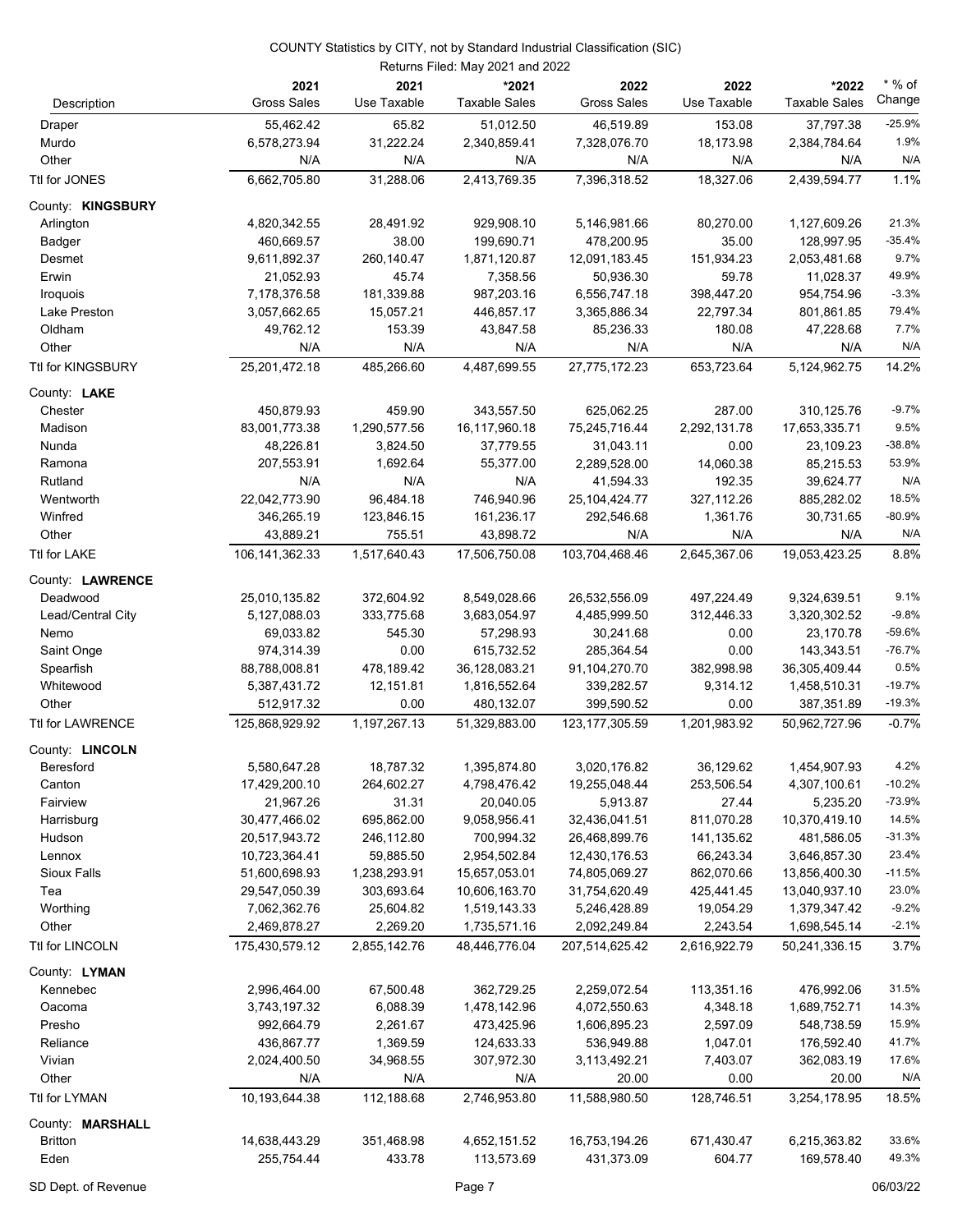| Description          | 2021<br><b>Gross Sales</b> | 2021<br>Use Taxable | *2021<br><b>Taxable Sales</b> | 2022<br><b>Gross Sales</b> | 2022<br>Use Taxable | *2022<br><b>Taxable Sales</b> | $*$ % of<br>Change |
|----------------------|----------------------------|---------------------|-------------------------------|----------------------------|---------------------|-------------------------------|--------------------|
| Lake City            | 79,714.23                  | 3,179.64            | 66,833.17                     | 63,095.07                  | 4,823.88            | 48,551.50                     | $-27.4%$           |
| Langford             | 1,241,674.09               | 2,360.49            | 317,283.55                    | 2,087,935.28               | 3,679.56            | 332,873.72                    | 4.9%               |
| Veblen               | 477,494.85                 | 76,517.95           | 311,487.78                    | 735,322.84                 | 89,938.20           | 261,715.63                    | $-16.0%$           |
| Other                | 477,565.31                 | 0.00                | 42,142.04                     | 27,441.27                  | 0.00                | 27,333.77                     | $-35.1%$           |
| Ttl for MARSHALL     | 17,170,646.22              | 433,960.84          | 5,503,471.75                  | 20,098,361.80              | 770,476.88          | 7,055,416.84                  | 28.2%              |
|                      |                            |                     |                               |                            |                     |                               |                    |
| County: MCCOOK       |                            |                     |                               |                            |                     |                               |                    |
| <b>Bridgewater</b>   | 2,844,284.30               | 12,851.26           | 376,846.49                    | 4,787,115.77               | 716.25              | 380,330.80                    | 0.9%               |
| Canistota            | 1,187,424.08               | 20,631.64           | 629,285.01                    | 2,507,715.34               | 14,053.35           | 1,447,050.35                  | 130.0%             |
| Montrose             | 2,206,119.05               | 5,730.92            | 495,829.16                    | 2,462,344.16               | 28,184.14           | 614,403.78                    | 23.9%              |
| Salem                | 9,199,747.22               | 198,464.27          | 2,870,285.34                  | 10,272,330.11              | 44,550.63           | 2,686,239.85                  | $-6.4%$            |
| Spencer              | 3,110,677.74               | 48,895.38           | 356,340.86                    | 3,226,691.05               | 163,093.75          | 789,970.47                    | 121.7%             |
| Other                | 371,783.77                 | 810.95              | 367,036.23                    | 320,047.92                 | 188.02              | 307,789.12                    | $-16.1%$           |
| Ttl for MCCOOK       | 18,920,036.16              | 287,384.43          | 5,095,623.09                  | 23,576,244.36              | 250,786.15          | 6,225,784.37                  | 22.2%              |
| County: MCPHERSON    |                            |                     |                               |                            |                     |                               |                    |
| Eureka               | 2,478,089.16               | 120,774.60          | 1,144,855.71                  | 2,496,994.83               | 111,356.77          | 1,021,815.37                  | $-10.7%$           |
| Leola                | 7,493,709.12               | 238,598.47          | 521,324.01                    | 10,119,079.07              | 202,019.17          | 538,741.07                    | 3.3%               |
| Long Lake            | 7,131.67                   | $-13,661.20$        | $-6,529.53$                   | 18,429.21                  | 0.00                | 18,429.21                     | $-382.2%$          |
| Other                | 6,723.87                   | 922.95              | 7,646.82                      | 28,986.20                  | 3,228.43            | 32,214.63                     | 321.3%             |
| Ttl for MCPHERSON    | 9,985,653.82               | 346,634.82          | 1,667,297.01                  | 12,663,489.31              | 316,604.38          | 1,611,200.28                  | $-3.4%$            |
| County: MEADE        |                            |                     |                               |                            |                     |                               |                    |
| <b>Black Hawk</b>    | 13,900,360.58              | 95,421.89           | 5,397,621.40                  | 11,424,640.18              | 126,667.81          | 5,052,349.53                  | $-6.4%$            |
| <b>Ellsworth AFB</b> | 148,799.44                 | 3,819.08            | 19,597.31                     | 136,945.69                 | 522.62              | 31,784.80                     | 62.2%              |
| Enning               | N/A                        | N/A                 | N/A                           | 186,208.59                 | 0.00                | 144,453.23                    | N/A                |
| Faith                | 1,721,492.88               | 5,751.56            | 1,024,607.55                  | 1,892,974.32               | 4,643.77            | 943,587.22                    | $-7.9%$            |
| Howes                | 69,165.17                  | 125.04              | 51,295.91                     | N/A                        | N/A                 | N/A                           | N/A                |
| Mud Butte            | 5,494.01                   | 4,178.00            | 9,672.01                      | 10,325.00                  | 0.00                | 10,325.00                     | 6.8%               |
| Piedmont             | 4,047,728.03               | 17,128.12           | 1,430,668.55                  | 4,522,837.34               | 40,781.26           | 1,532,028.33                  | 7.1%               |
| Sturgis              | 34,572,810.24              | 346,000.48          | 13,038,417.20                 | 35,953,437.04              | 191,919.57          | 13,892,545.61                 | 6.6%               |
| <b>Union Center</b>  | 2,123,489.75               | 3,573.11            | 898,393.61                    | 1,378,716.16               | 1,562.22            | 794,801.30                    | $-11.5%$           |
| White Owl            | 31,167.30                  | 361.86              | 28,267.26                     | 30,639.68                  | 991.75              | 15,160.53                     | $-46.4%$           |
| Other                | 1,092,773.02               | 13,784.94           | 814,903.52                    | 965,520.23                 | 15,370.49           | 699,509.83                    | $-14.2%$           |
| Ttl for MEADE        | 57,713,280.42              | 490,144.09          | 22,713,444.32                 | 56,502,244.23              | 382,459.49          | 23,116,545.38                 | 1.8%               |
| County: MELLETTE     |                            |                     |                               |                            |                     |                               |                    |
| <b>White River</b>   | 2,168,994.99               | 5,192.16            | 451,743.15                    | 1,155,991.94               | 2,234.04            | 539,577.37                    | 19.4%              |
| Wood                 | 140,818.21                 | 2,979.10            | 53,345.11                     | 97,412.15                  | 243.01              | 46,498.23                     | $-12.8%$           |
| Other                | N/A                        | N/A                 | N/A                           | N/A                        | N/A                 | N/A                           | N/A                |
| Ttl for MELLETTE     | 2,312,018.19               | 10,090.11           | 507,007.11                    | 1,253,404.08               | 2,477.05            | 586,075.60                    | 15.6%              |
| County: MINER        |                            |                     |                               |                            |                     |                               |                    |
| Canova               | 797,611.77                 | 9.09                | 232,211.80                    | 633,026.48                 | 212.89              | 163,742.50                    | $-29.5%$           |
| Carthage             | 855,913.19                 | 2,745.18            | 317,485.96                    | 876,329.61                 | 2,659.46            | 217,095.09                    | $-31.6%$           |
| Howard               | 10,505,131.63              | 20,831.75           | 1,296,001.35                  | 10,368,570.12              | 25,340.32           | 1,228,351.61                  | $-5.2%$            |
| Other                | 270,118.81                 | 18,808.13           | 34,752.12                     | 447,433.61                 | 5,239.36            | 91,974.66                     | 164.7%             |
| Ttl for MINER        | 12,428,775.40              | 42,394.15           | 1,880,451.23                  | 12,325,359.82              | 33,452.03           | 1,701,163.86                  | $-9.5%$            |
| County: MINNEHAHA    |                            |                     |                               |                            |                     |                               |                    |
| <b>Baltic</b>        | 5,668,438.25               | 29,603.94           | 1,653,477.01                  | 7,455,305.47               | 11,964.66           | 1,995,023.84                  | 20.7%              |
| <b>Brandon</b>       | 32,882,506.91              | 451,282.02          | 12,521,908.77                 | 47,668,255.27              | 578,000.06          | 14,314,657.17                 | 14.3%              |
| Colton               | 2,243,389.30               | 4,892.19            | 1,084,688.67                  | 1,764,817.23               | 4,878.95            | 764,416.47                    | $-29.5%$           |
| Crooks               | 1,240,727.86               | 9,439.66            | 532,837.95                    | 1,589,832.89               | 10,359.26           | 801,723.51                    | 50.5%              |
| Dell Rapids          | 13,289,510.16              | 174,383.77          | 5,067,075.03                  | 12,562,273.83              | 263,009.03          | 5,015,677.27                  | $-1.0%$            |
| Garretson            | 12,952,977.22              | 33,794.94           | 3,566,769.03                  | 14,679,084.27              | 33,281.58           | 6,026,265.65                  | 69.0%              |
| Hartford             | 9,346,396.85               | 116,113.70          | 4,348,732.80                  | 10,637,552.11              | 261,921.90          | 5,374,190.44                  | 23.6%              |
| Humboldt             | 3,001,596.53               | 6,218.99            | 756,636.99                    | 3,891,129.95               | 26,689.22           | 909,672.73                    | 20.2%              |
| Lyons                | 22,773,481.92              | 324,079.52          | 352,148.74                    | 19,678,382.63              | 171,011.58          | 183,283.38                    | $-48.0%$           |
| Renner               | 720,812.38                 | 17,879.17           | 625,990.23                    | 789,697.36                 | 12,629.39           | 633,167.56                    | 1.1%               |
| Sherman              | 9,817.36                   | 24.85               | 5,420.17                      | 10,076.01                  | 88.43               | 8,485.79                      | 56.6%              |
| Sioux Falls          | 1,432,557,749.16           | 23,441,675.46       | 521,119,792.71                | 1,512,294,064.21           | 28,647,281.89       | 569,382,124.27                | 9.3%               |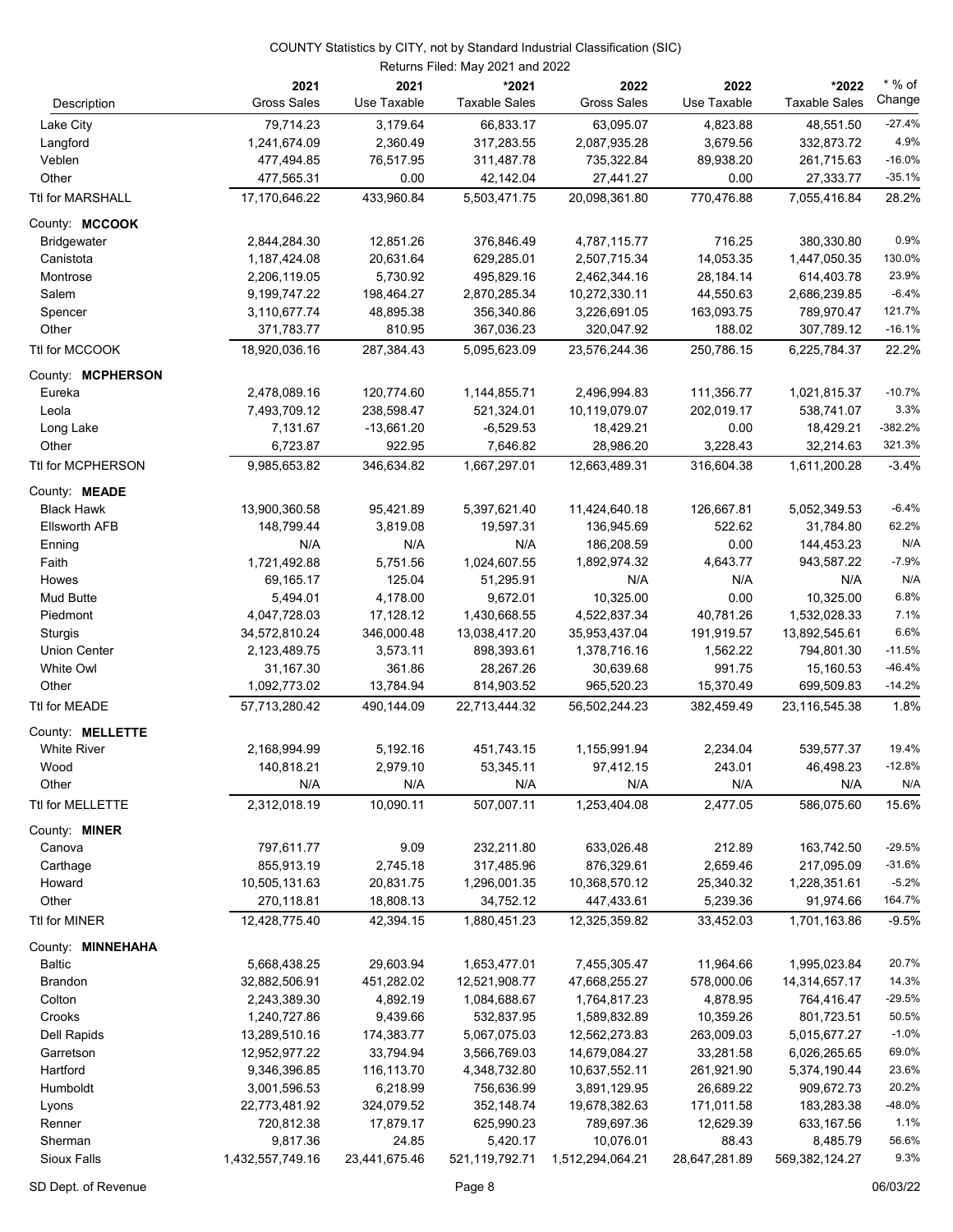|                       |                            |                     | Returns Filed: May 2021 and 2022 |                            |                     |                               |                    |
|-----------------------|----------------------------|---------------------|----------------------------------|----------------------------|---------------------|-------------------------------|--------------------|
| Description           | 2021<br><b>Gross Sales</b> | 2021<br>Use Taxable | *2021<br><b>Taxable Sales</b>    | 2022<br><b>Gross Sales</b> | 2022<br>Use Taxable | *2022<br><b>Taxable Sales</b> | $*$ % of<br>Change |
| <b>Valley Springs</b> | 2,184,485.25               | 1,450.61            | 439,467.93                       | 502,495.79                 | 748.53              | 384,030.34                    | $-12.6%$           |
| Other                 | 881,909.94                 | 3,544.11            | 194,900.29                       | 1,380,378.38               | 3,062.78            | 274,329.87                    | 40.8%              |
| Ttl for MINNEHAHA     | 1,539,753,799.10           | 24,614,382.93       | 552,269,846.32                   | 1,634,903,345.40           | 30,024,927.27       | 606,067,048.29                | 9.7%               |
| County: MOODY         |                            |                     |                                  |                            |                     |                               |                    |
| Colman                | 15, 161, 199. 30           | 131,719.90          | 6,256,937.06                     | 18,032,012.40              | 98,095.02           | 6,919,158.27                  | 10.6%              |
| Egan                  | 153,350.07                 | 777.19              | 136,822.17                       | 188,599.95                 | 310.72              | 156,909.64                    | 14.7%              |
| Flandreau             | 12,796,429.07              | 570,197.46          | 3,967,654.78                     | 13,804,189.20              | 420,718.34          | 3,488,138.06                  | $-12.1%$           |
| Trent                 | 84,420.91                  | 448.29              | 82.893.20                        | 89,969.79                  | 203.24              | 81,087.75                     | $-2.2%$            |
| Ward                  | 849.98                     | 17.25               | 700.57                           | 3,514.52                   | 30.43               | 2,756.73                      | 293.5%             |
| Other                 | 111,407.33                 | 346.54              | 111,269.77                       | 171,491.31                 | 385.77              | 159,019.43                    | 42.9%              |
| Ttl for MOODY         | 28,307,656.67              | 703,506.62          | 10,556,277.55                    | 32,289,777.18              | 519,743.52          | 10,807,069.88                 | 2.4%               |
| County: OGLALA LAKOTA |                            |                     |                                  |                            |                     |                               |                    |
| Batesland             | 8,133.91                   | 0.00                | 8,133.91                         | N/A                        | N/A                 | N/A                           | N/A                |
| Kyle                  | 774,494.71                 | 21,877.21           | 306,175.59                       | 1,072,331.78               | 864.94              | 331,839.66                    | 8.4%               |
| Oglala                | 764,210.37                 | 0.00                | 378,742.60                       | 313,414.60                 | 0.00                | 116,473.26                    | $-69.2%$           |
| Pine Ridge            | 3,315,658.11               | 2,792.63            | 1,607,563.98                     | 5,518,868.70               | 6,322.45            | 2,097,067.21                  | 30.4%              |
| Porcupine             | 676,106.25                 | 108.78              | 363,842.08                       | 694,215.51                 | 4,269.00            | 270,037.41                    | $-25.8%$           |
| Other                 | N/A                        | N/A                 | N/A                              | 53,223.91                  | $-1,250.00$         | 18,050.61                     | N/A                |
| Ttl for OGLALA LAKOTA | 5,538,853.35               | 24,778.62           | 2,664,708.16                     | 7,652,054.50               | 10,206.39           | 2,833,468.15                  | 6.3%               |
| County: PENNINGTON    |                            |                     |                                  |                            |                     |                               |                    |
| <b>Box Elder</b>      | 11,764,823.85              | 188,295.78          | 5,906,287.04                     | 13,354,518.62              | 379,593.40          | 5,790,922.33                  | $-2.0%$            |
| Caputa                | 49,433.46                  | 170.72              | 34,684.74                        | 32,147.74                  | 0.00                | 32,147.74                     | $-7.3%$            |
| <b>Ellsworth AFB</b>  | 149,946.76                 | 8,327.30            | 11,821.51                        | 143,207.12                 | 15,586.25           | 18,811.25                     | 59.1%              |
| Hill City             | 8,392,324.05               | 196,774.00          | 3,145,576.93                     | 4,479,773.14               | 29,132.13           | 2,973,907.64                  | $-5.5%$            |
| Keystone              | 2,714,738.56               | 44,006.28           | 2,179,185.63                     | 2,117,242.42               | 32,909.39           | 1,679,648.27                  | $-22.9%$           |
| New Underwood         | 1,349,608.17               | 301,466.36          | 840,056.62                       | 1,221,592.49               | 79,063.86           | 763,355.97                    | $-9.1%$            |
| Quinn                 | 38,946.25                  | 50.07               | 18,859.22                        | 52,478.39                  | 110.95              | 46,051.74                     | 144.2%             |
| Rapid City            | 708,465,567.28             | 8,624,913.63        | 267,487,816.76                   | 988,025,020.27             | 8,118,533.33        | 270,548,670.50                | 1.1%               |
| Scenic                | 15,918.41                  | 0.00                | 15,918.41                        | 27,468.10                  | 0.00                | 27,468.10                     | 72.6%              |
| Wall                  | 24,478,009.10              | 780,528.94          | 8,013,504.52                     | 14,478,784.40              | 264,483.05          | 7,651,185.92                  | $-4.5%$            |
| Wasta                 | 150,950.07                 | 101.55              | 17,373.95                        | 150,556.74                 | 975.74              | 12,060.49                     | $-30.6%$           |
| Other                 | 485,402.00                 | 7,360.85            | 437,055.03                       | 714,805.19                 | 2,498.64            | 673,547.04                    | 54.1%              |
| Ttl for PENNINGTON    | 758,055,667.96             | 10,151,995.49       | 288,108,140.36                   | 1,024,797,594.63           | 8,922,886.73        | 290,217,776.99                | 0.7%               |
| County: PERKINS       |                            |                     |                                  |                            |                     |                               |                    |
| <b>Bison</b>          | 2,883,349.69               | 21,869.64           | 742,092.28                       | 2,368,472.40               | 27,588.02           | 669,912.91                    | $-9.7%$            |
| Lemmon                | 10,429,062.80              | 30,599.64           | 2,500,428.01                     | 8,219,392.39               | 23,734.47           | 2,406,409.30                  | $-3.8%$            |
| Prairie City          | 24,038.39                  | 3,720.10            | 23,867.45                        | 38,819.47                  | 0.00                | 37,293.38                     | 56.3%              |
| Other                 | 113,609.86                 | 1,038.48            | 111,761.45                       | 62,833.11                  | 284.75              | 60,525.86                     | $-45.8%$           |
| Ttl for PERKINS       | 13,450,060.75              | 57,227.87           | 3,378,149.19                     | 10,689,517.37              | 51,607.24           | 3,174,141.45                  | $-6.0%$            |
| County: POTTER        |                            |                     |                                  |                            |                     |                               |                    |
| Gettysburg            | 6,014,441.55               | 97,322.61           | 2,286,620.96                     | 4,847,835.44               | 60,788.18           | 2,084,232.04                  | $-8.9%$            |
| Hoven                 | 4,517,599.10               | 88,964.99           | 517,913.48                       | 4,070,987.61               | 180,333.73          | 716,279.80                    | 38.3%              |
| Lebanon               | N/A                        | N/A                 | N/A                              | 10,306.18                  | 200.00              | 10,506.18                     | N/A                |
| Tolstoy               | 4,229.38                   | 229.84              | 4,459.22                         | 3,237.30                   | 0.00                | 3,237.30                      | $-27.4%$           |
| Ttl for POTTER        | 10,536,270.04              | 186,517.44          | 2,808,993.66                     | 8,932,366.53               | 241,321.91          | 2,814,255.32                  | 0.2%               |
| County: ROBERTS       |                            |                     |                                  |                            |                     |                               |                    |
| Claire City           | 52,568.90                  | 301.05              | 50,843.95                        | 69,103.73                  | 184.00              | 59,362.73                     | 16.8%              |
| Corona                | 2,348,698.01               | 2,672.33            | 334,068.19                       | 453,385.11                 | 2,797.64            | 336,816.82                    | 0.8%               |
| New Effington         | 289,500.87                 | 33,159.75           | 265,995.22                       | 217,732.03                 | 21,928.72           | 195,646.34                    | $-26.4%$           |
| Peever                | 420,584.73                 | 28,628.70           | 192,946.10                       | 386,347.12                 | 224.89              | 187,362.86                    | $-2.9%$            |
| Rosholt               | 14,560,884.30              | 138,402.06          | 572,091.40                       | 9,732,500.58               | 224,245.92          | 605,520.62                    | 5.8%               |
| Sisseton              | 11,272,495.84              | 56,471.98           | 4,638,150.71                     | 10,438,897.91              | 64,574.46           | 4,629,529.87                  | $-0.2%$            |
| Summit                | 2,792,725.63               | 5,946.37            | 614,393.80                       | 3,449,610.05               | 4,285.29            | 625,707.24                    | 1.8%               |
| Wilmot                | 1,787,062.64               | 2,600.97            | 841,122.41                       | 1,862,438.70               | 3,775.44            | 886,667.54                    | 5.4%               |
| Other                 | 52,937.71                  | 0.00                | 35,353.41                        | 392,749.82                 | 0.00                | 183,267.67                    | 418.4%             |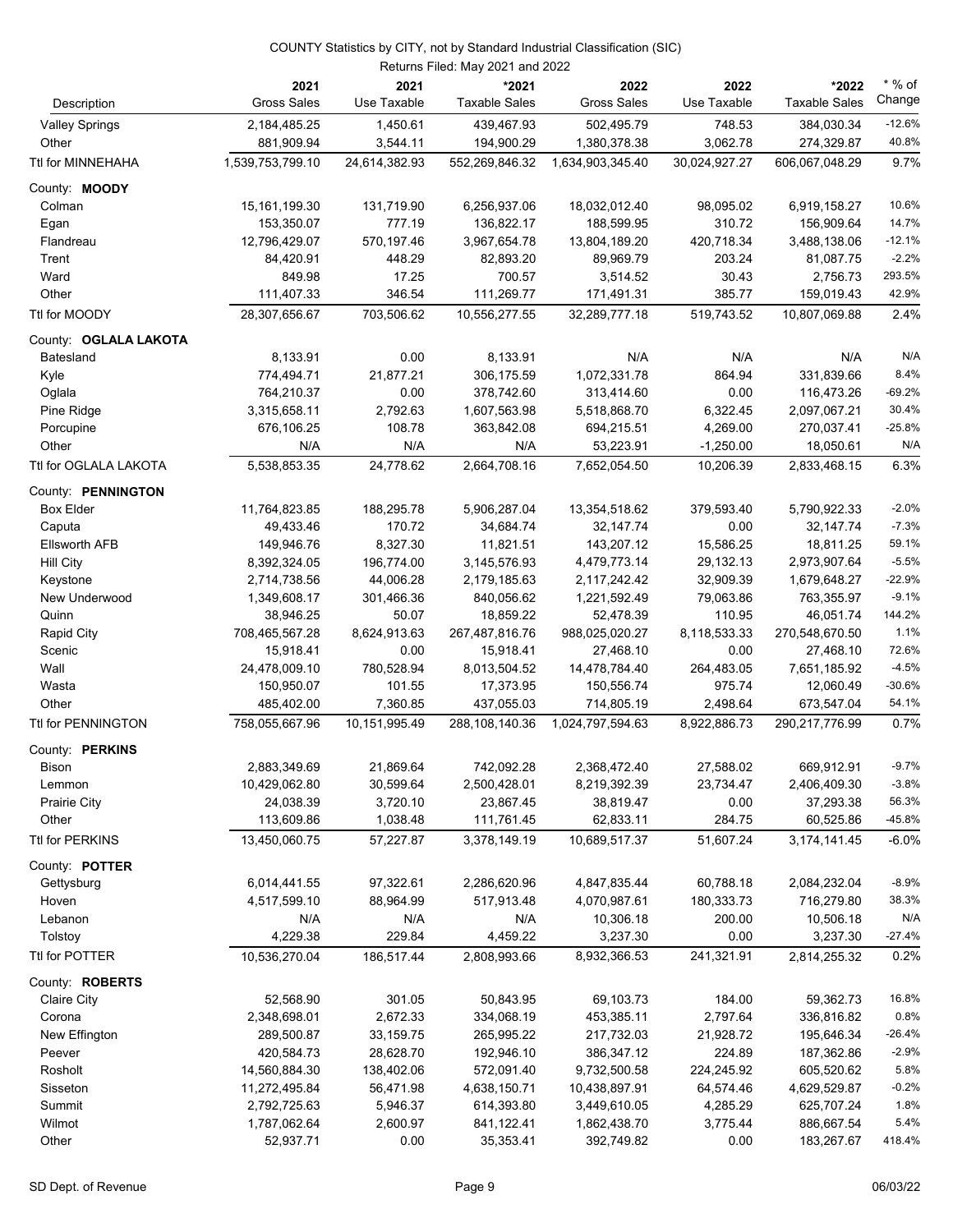|                         |                               |                     | Returns Filed: May 2021 and 2022 |                              |                     |                               |                    |
|-------------------------|-------------------------------|---------------------|----------------------------------|------------------------------|---------------------|-------------------------------|--------------------|
| Description             | 2021<br><b>Gross Sales</b>    | 2021<br>Use Taxable | *2021<br><b>Taxable Sales</b>    | 2022<br><b>Gross Sales</b>   | 2022<br>Use Taxable | *2022<br><b>Taxable Sales</b> | $*$ % of<br>Change |
| Ttl for ROBERTS         | 33,577,458.63                 | 268, 183. 22        | 7,544,965.19                     | 27,002,765.05                | 322,016.36          | 7,709,881.69                  | 2.2%               |
| County: SANBORN         |                               |                     |                                  |                              |                     |                               |                    |
| Artesian                | 1,104,592.62                  | 12,404.26           | 686,735.95                       | 1,709,611.76                 | 4,106.18            | 877,261.26                    | 27.7%              |
| Letcher                 | 419,779.24                    | 261.83              | 205,073.69                       | 940,090.94                   | 351.42              | 367,671.58                    | 79.3%              |
| Woonsocket              | 3,154,083.91                  | 53,105.01           | 1,097,624.86                     | 4,329,979.50                 | 34,513.98           | 1,185,841.16                  | 8.0%               |
| Other                   | N/A                           | N/A                 | N/A                              | N/A                          | N/A                 | N/A                           | N/A                |
| Ttl for SANBORN         | 4,699,096.43                  | 65.771.10           | 2,002,033.84                     | 7,032,683.38                 | 38,971.57           | 2,453,207.48                  | 22.5%              |
| County: SPINK           |                               |                     |                                  |                              |                     |                               |                    |
| Ashton                  | 1,410,949.31                  | 3,752.08            | 197,054.46                       | 976,265.26                   | 1,356.65            | 161,303.55                    | $-18.1%$           |
| <b>Brentford</b>        | 3,207.54                      | 2,329.08            | 5,517.77                         | 260.38                       | 0.00                | 260.38                        | $-95.3%$           |
| Conde                   | 1,927,039.06                  | 17,356.26           | 161,613.04                       | 2,305,002.78                 | 8,994.58            | 209,640.45                    | 29.7%              |
| Doland                  | 3,611,616.64                  | 8,371.20            | 113,017.71                       | 2,298,632.41                 | 12,458.11           | 145,489.88                    | 28.7%              |
| Frankfort               | 296, 155.61                   | 31,171.33           | 115,166.83                       | 13,418,808.74                | 65,623.11           | 13,440,230.08                 | 11570.2%           |
| Melette                 | 528,275.40                    | 6,581.14            | 251,008.90                       | 838,954.18                   | 11,403.56           | 274,615.56                    | 9.4%               |
| Northville              | 35,118.83                     | 100.00              | 33,719.99                        | 69,302.69                    | 100.00              | 69,402.69                     | 105.8%             |
| Redfield                | 8,521,684.01                  | 406,827.19          | 4,067,903.20                     | 9,465,011.79                 | 618,998.38          | 4,185,869.60                  | 2.9%               |
| Tulare                  | 1,011,323.17                  | 2,813.96            | 266,442.03                       | 3,759,137.76                 | 8,076.24            | 316,552.16                    | 18.8%              |
| Turton                  | 13,168.30                     | 130.00              | 1,286.00                         | 11,703.95                    | 0.00                | 583.13                        | $-54.7%$           |
| Other                   | 311,401.93                    | 57,684.23           | 131,817.21                       | 361,689.34                   | 135,373.77          | 365,568.74                    | 177.3%             |
| Ttl for SPINK           | 17,669,939.81                 | 537,116.46          | 5,344,547.14                     | 33,504,769.29                | 862,384.40          | 19,169,516.22                 | 258.7%             |
| County: STANLEY         |                               |                     |                                  |                              |                     |                               |                    |
| Fort Pierre             | 10,347,682.14                 | 53,891.07           | 5,724,986.87                     | 10,974,337.18                | 50,654.48           | 5,484,869.30                  | $-4.2%$            |
| Other                   | 180,814.96                    | 0.00                | 158,617.13                       | 190,110.71                   | 0.00                | 164,126.68                    | 3.5%               |
| Ttl for STANLEY         | 10,528,497.10                 | 53,891.07           | 5,883,604.00                     | 11,164,447.89                | 50,654.48           | 5,648,995.98                  | $-4.0%$            |
| County: SULLY           |                               |                     |                                  |                              |                     |                               |                    |
|                         | 246,283.76                    | 1,603.89            | 218,960.16                       | 229,060.37                   | 13,146.61           | 203,150.22                    | $-7.2%$            |
| Agar<br>Onida           |                               | 21,656.11           | 2,083,360.35                     |                              |                     |                               | 18.3%              |
| Other                   | 13, 124, 222. 94              | 21.81               | 90,389.96                        | 10,843,545.95<br>65,230.85   | 11,384.36<br>156.73 | 2,465,187.24<br>39,832.56     | $-55.9%$           |
| Ttl for SULLY           | 139,741.82<br>13,510,248.52   | 23,281.81           | 2,392,710.47                     | 11, 137, 837. 17             | 24,687.70           | 2,708,170.02                  | 13.2%              |
|                         |                               |                     |                                  |                              |                     |                               |                    |
| County: TODD<br>Mission |                               | 32,908.48           |                                  |                              | 26,550.25           |                               | $-12.2%$           |
| Rosebud                 | 13,033,357.86<br>1,531,465.51 | 59.42               | 2,879,981.15<br>781,489.13       | 8,047,982.87<br>1,777,668.89 |                     | 2,527,497.95<br>553,695.72    | $-29.1%$           |
| Saint Francis           | N/A                           | N/A                 | N/A                              | 196,732.60                   | 85.14<br>366.89     | 111,126.06                    | N/A                |
| Other                   | 46,180.06                     | 402.41              | 31,073.99                        | 789,441.29                   | 0.00                | 635,159.38                    | 1944.0%            |
|                         |                               |                     |                                  |                              |                     |                               |                    |
| Ttl for TODD            | 14,611,003.43                 | 33,370.31           | 3,692,544.27                     | 10,811,825.65                | 27,002.28           | 3,827,479.11                  | 3.7%               |
| County: TRIPP           |                               |                     |                                  |                              |                     |                               |                    |
| Colome                  | 814,022.40                    | 168,308.86          | 358,416.42                       | 869,247.36                   | 62,167.84           | 298,625.84                    | $-16.7%$           |
| Hamill                  | N/A                           | N/A                 | N/A                              | 1,942.00                     | 0.00                | 1,942.00                      | N/A                |
| Ideal                   | 21,777.48                     | 0.00                | 21,777.48                        | 0.00                         | 3,728.04            | 3,728.04                      | $-82.9%$           |
| Winner                  | 28,758,656.65                 | 85,408.15           | 11,257,473.40                    | 29,342,008.20                | 115,038.55          | 11,588,453.47                 | 2.9%               |
| Witten                  | 90,606.22                     | 2,046.27            | 29,005.52                        | 85,780.67                    | 1,651.93            | 35,128.11                     | 21.1%              |
| Other                   | 46,676.15                     | 0.00                | 46,676.15                        | 78,568.28                    | 0.00                | 78,568.28                     | 68.3%              |
| Ttl for TRIPP           | 29,731,738.90                 | 255,763.28          | 11,713,348.97                    | 30,377,546.50                | 182,586.36          | 12,006,445.74                 | 2.5%               |
| County: TURNER          |                               |                     |                                  |                              |                     |                               |                    |
| Centerville             | 2,218,900.51                  | 7,918.30            | 1,475,890.93                     | 1,503,976.44                 | 17,955.99           | 792,294.99                    | $-46.3%$           |
| Chancellor              | 1,403,197.28                  | 343,453.65          | 774,146.28                       | 1,116,713.82                 | 329,323.73          | 683,807.87                    | $-11.7%$           |
| Davis                   | 73,404.62                     | 1,824.29            | 65,396.71                        | 123,447.40                   | 6,546.71            | 87,577.15                     | 33.9%              |
| Hurley                  | 677,667.51                    | 6,900.27            | 414,424.04                       | 1,740,197.39                 | 27,460.51           | 514,723.09                    | 24.2%              |
| Marion                  | 57,329,116.01                 | 1,131,658.87        | 3,100,654.06                     | 56,939,771.77                | 2,073,557.94        | 6,630,921.09                  | 113.9%             |
| Monroe                  | 6,188.21                      | 132.75              | 4,997.85                         | 29,855.64                    | 340.74              | 26,627.91                     | 432.8%             |
| Parker                  | 3,293,896.42                  | 15,472.48           | 1,322,740.11                     | 3,608,908.38                 | 32,313.34           | 1,200,912.01                  | $-9.2%$            |
| Viborg                  | 4,465,677.12                  | 47,159.34           | 893,888.19                       | 4,416,005.08                 | 224,089.99          | 1,378,151.68                  | 54.2%              |
| Other                   | 443,001.56                    | 2,385.52            | 378,499.27                       | 470,910.44                   | 2,221.45            | 393,549.58                    | 4.0%               |
| Ttl for TURNER          | 69,911,049.24                 | 1,556,905.47        | 8,430,637.44                     | 69,949,786.36                | 2,713,810.41        | 11,708,565.37                 | 38.9%              |

County: **UNION**